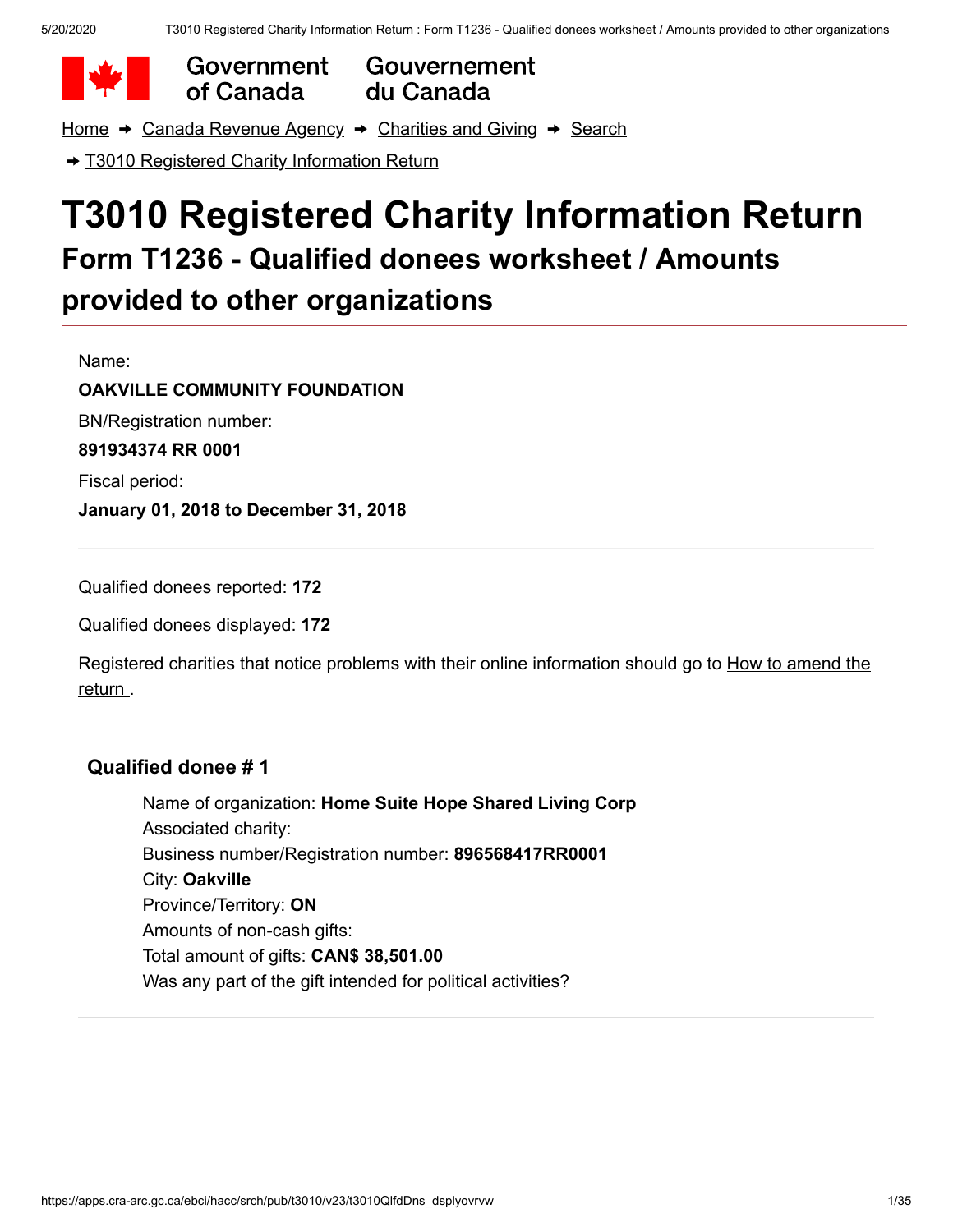Name of organization: **Oakville Hospiatl Foundation** Associated charity: Business number/Registration number: **131453490RR0001** City: **Oakville** Province/Territory: **ON** Amounts of non-cash gifts: Total amount of gifts: **CAN\$ 309,825.00** Was any part of the gift intended for political activities?

### **Qualified donee # 3**

Name of organization: **June and Ian Cockwell Private Foundation** Associated charity: Business number/Registration number: **720774694RR0001** City: **Oakville** Province/Territory: **ON** Amounts of non-cash gifts: Total amount of gifts: **CAN\$ 244,000.00** Was any part of the gift intended for political activities?

### **Qualified donee # 4**

Name of organization: **Wellspring Cancer Support Foundaiton** Associated charity: Business number/Registration number: **892728940RR0001** City: **Oakville** Province/Territory: **ON** Amounts of non-cash gifts: Total amount of gifts: **CAN\$ 183,047.00** Was any part of the gift intended for political activities?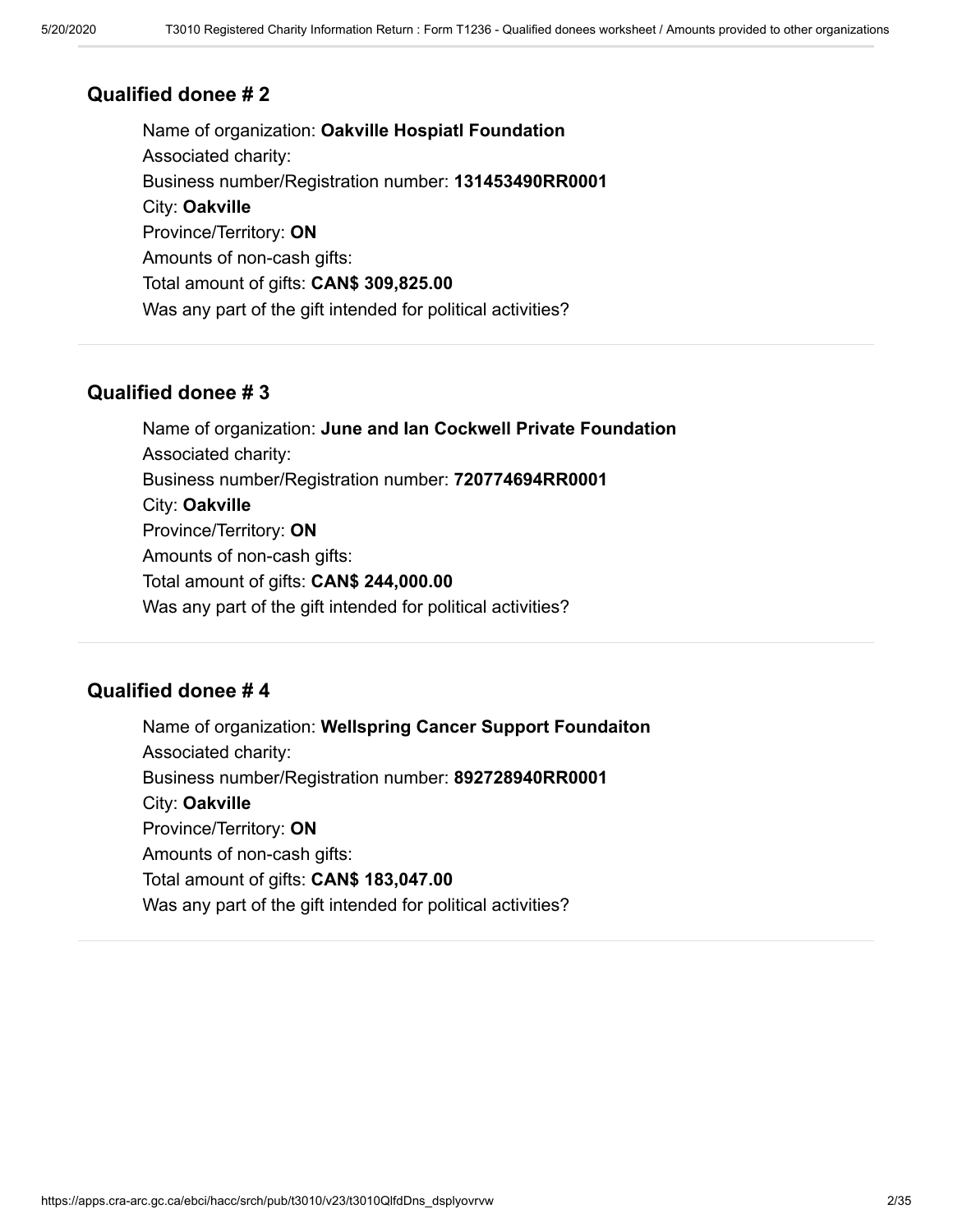Name of organization: **Juvenile Diabetes Research Foundation Canada** Associated charity: Business number/Registration number: **118976604RR0001** City: **North York** Province/Territory: **ON** Amounts of non-cash gifts: Total amount of gifts: **CAN\$ 132,000.00** Was any part of the gift intended for political activities?

### **Qualified donee # 6**

Name of organization: **Trinity College School** Associated charity: Business number/Registration number: **831549746RR0001** City: **Port Hope** Province/Territory: **ON** Amounts of non-cash gifts: Total amount of gifts: **CAN\$ 100,000.00** Was any part of the gift intended for political activities?

### **Qualified donee # 7**

Name of organization: **United Way Halton & Hamilton** Associated charity: Business number/Registration number: **107462988RR0001** City: **Hamilton** Province/Territory: **ON** Amounts of non-cash gifts: Total amount of gifts: **CAN\$ 94,939.00** Was any part of the gift intended for political activities?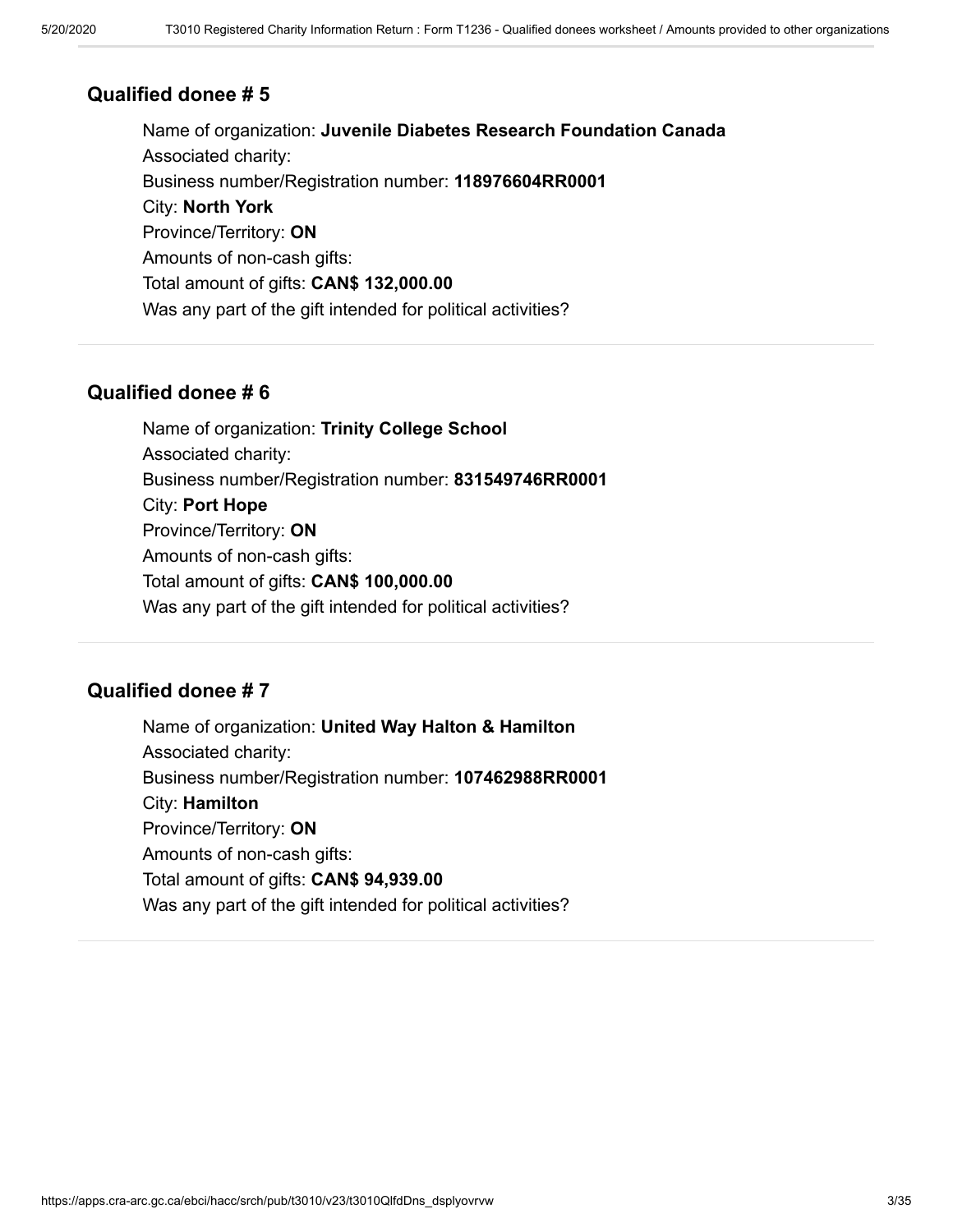Name of organization: **Kerr Street Mission** Associated charity: Business number/Registration number: **897106845RR0001** City: **Oakville** Province/Territory: **ON** Amounts of non-cash gifts: Total amount of gifts: **CAN\$ 80,670.00** Was any part of the gift intended for political activities?

### **Qualified donee # 9**

Name of organization: **ArtHouse for Children & Youth** Associated charity: Business number/Registration number: **858682651RR0001** City: **Oakville** Province/Territory: **ON** Amounts of non-cash gifts: Total amount of gifts: **CAN\$ 65,660.00** Was any part of the gift intended for political activities?

### **Qualified donee # 10**

Name of organization: **Acclaim Health and Community Care Services** Associated charity: Business number/Registration number: **119284602RR0001** City: **Oakville** Province/Territory: **ON** Amounts of non-cash gifts: Total amount of gifts: **CAN\$ 63,358.00** Was any part of the gift intended for political activities?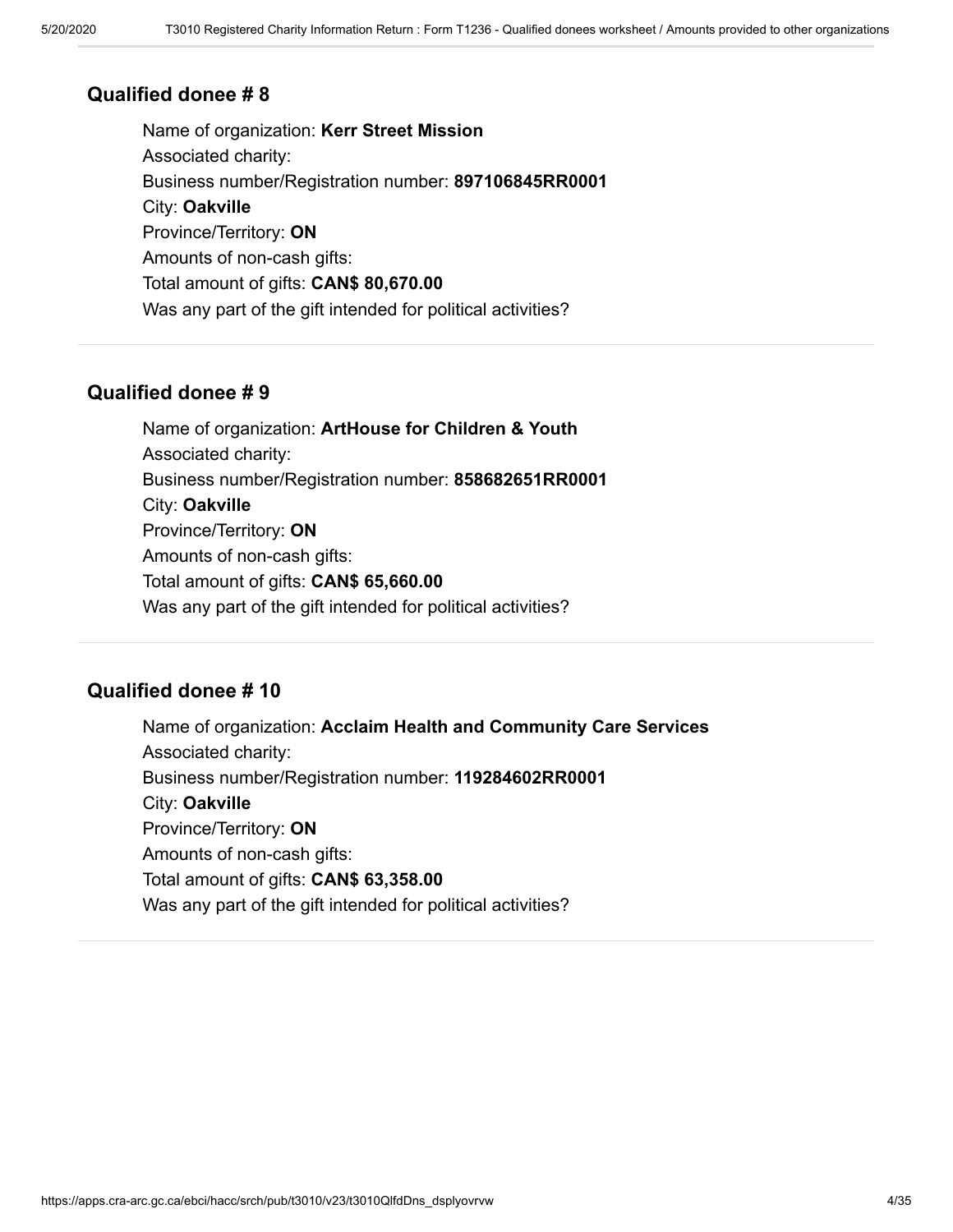Name of organization: **Faith and the Common Good-Centre for Social Innovation** Associated charity: Business number/Registration number: **828276121RR0001** City: **Toronto** Province/Territory: **ON** Amounts of non-cash gifts: Total amount of gifts: **CAN\$ 51,480.00** Was any part of the gift intended for political activities?

### **Qualified donee # 12**

Name of organization: **Braemar House School** Associated charity: Business number/Registration number: **893316786RR0001** City: **Brantford** Province/Territory: **ON** Amounts of non-cash gifts: Total amount of gifts: **CAN\$ 50,000.00** Was any part of the gift intended for political activities?

### **Qualified donee # 13**

Name of organization: **St. Joseph's Lifecare Foundation** Associated charity: Business number/Registration number: **105028310RR0001** City: **Brantford** Province/Territory: **ON** Amounts of non-cash gifts: Total amount of gifts: **CAN\$ 50,000.00** Was any part of the gift intended for political activities?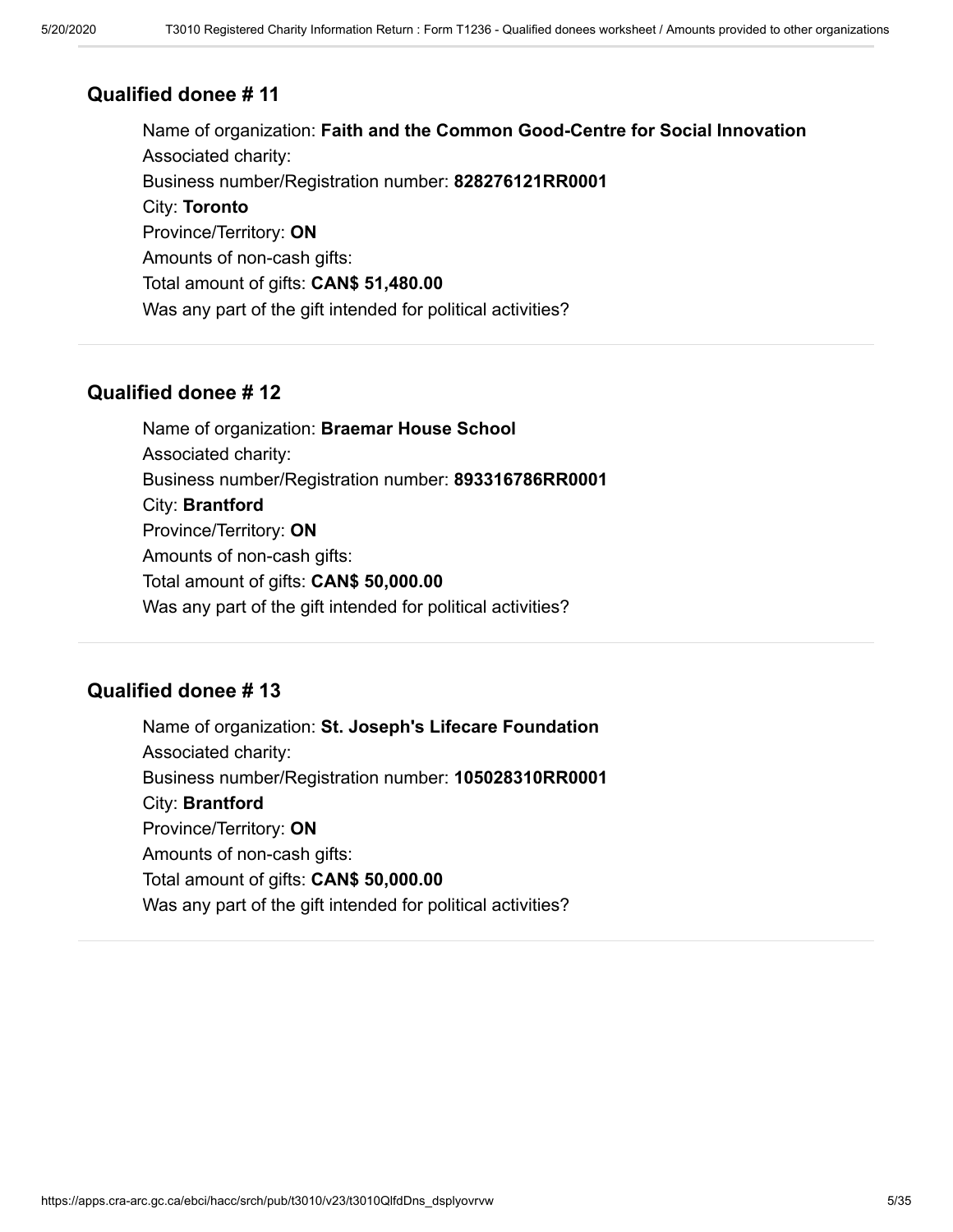Name of organization: **Lions Foundaiton of Canada - Dog Guides** Associated charity: Business number/Registration number: **118837046RR0001** City: **Oakville** Province/Territory: **ON** Amounts of non-cash gifts: Total amount of gifts: **CAN\$ 45,191.00** Was any part of the gift intended for political activities?

### **Qualified donee # 15**

Name of organization: **Centre for Addiction and Mental Health (CAMH) Foundation** Associated charity: Business number/Registration number: **106932320RR0001** City: **Toronto** Province/Territory: **ON** Amounts of non-cash gifts: Total amount of gifts: **CAN\$ 43,000.00** Was any part of the gift intended for political activities?

### **Qualified donee # 16**

Name of organization: **Brant Community Healthcare System Foundation** Associated charity: Business number/Registration number: **119217065RR0001** City: **Brantford** Province/Territory: **ON** Amounts of non-cash gifts: Total amount of gifts: **CAN\$ 40,000.00** Was any part of the gift intended for political activities?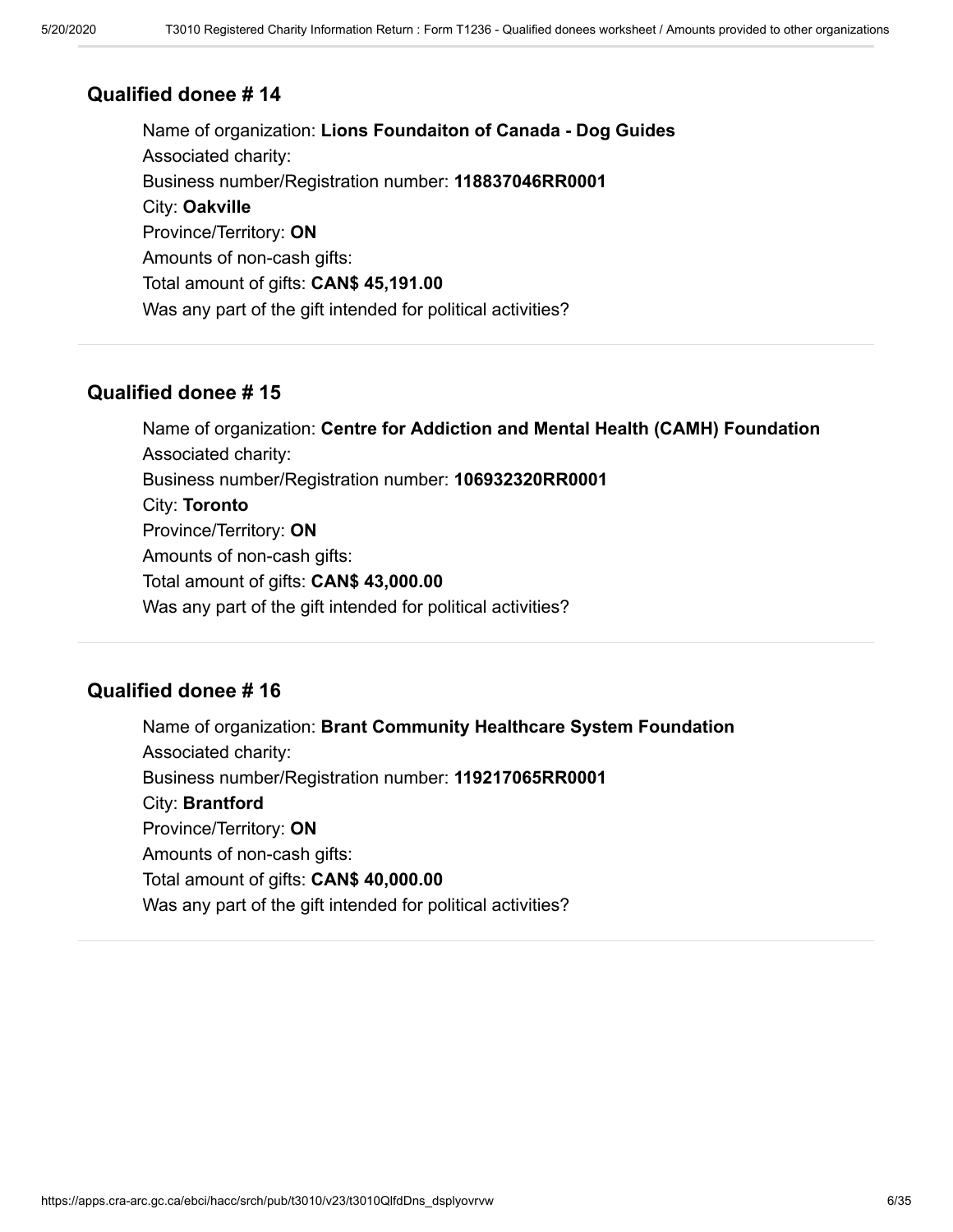Name of organization: **McGill University** Associated charity: Business number/Registration number: **119128981RR0001** City: **Montreal** Province/Territory: **QC** Amounts of non-cash gifts: Total amount of gifts: **CAN\$ 40,000.00** Was any part of the gift intended for political activities?

### **Qualified donee # 18**

Name of organization: **Friends of the Orphans Canada** Associated charity: Business number/Registration number: **118932730RR0001** City: **Guelph** Province/Territory: **ON** Amounts of non-cash gifts: Total amount of gifts: **CAN\$ 38,000.00** Was any part of the gift intended for political activities?

### **Qualified donee # 19**

Name of organization: **ErinoakKids Centre for Treatment and Development** Associated charity: Business number/Registration number: **118901446RR0001** City: **Mississauga** Province/Territory: **ON** Amounts of non-cash gifts: Total amount of gifts: **CAN\$ 35,472.00** Was any part of the gift intended for political activities?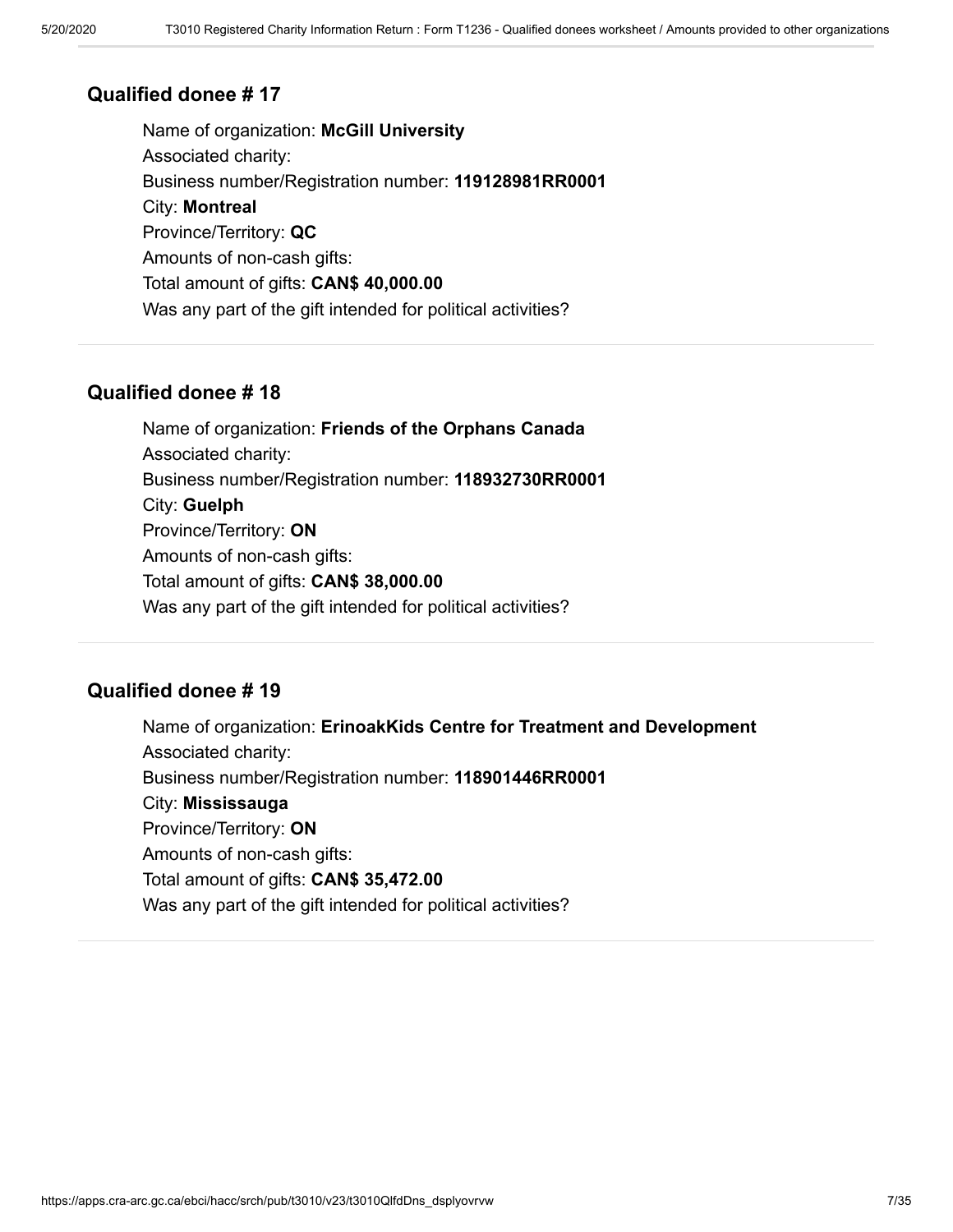Name of organization: **Oakville Public Library** Associated charity: Business number/Registration number: **119248169RR0001** City: **Oakville** Province/Territory: **ON** Amounts of non-cash gifts: Total amount of gifts: **CAN\$ 35,091.00** Was any part of the gift intended for political activities?

### **Qualified donee # 21**

Name of organization: **Affordable Housing Halton** Associated charity: Business number/Registration number: **851587543RR0001** City: **Burlington** Province/Territory: **ON** Amounts of non-cash gifts: Total amount of gifts: **CAN\$ 34,100.00** Was any part of the gift intended for political activities?

### **Qualified donee # 22**

Name of organization: **The Lighthouse Program for Grieving Children** Associated charity: Business number/Registration number: **861059715RR0001** City: **Oakville** Province/Territory: **ON** Amounts of non-cash gifts: Total amount of gifts: **CAN\$ 33,704.00** Was any part of the gift intended for political activities?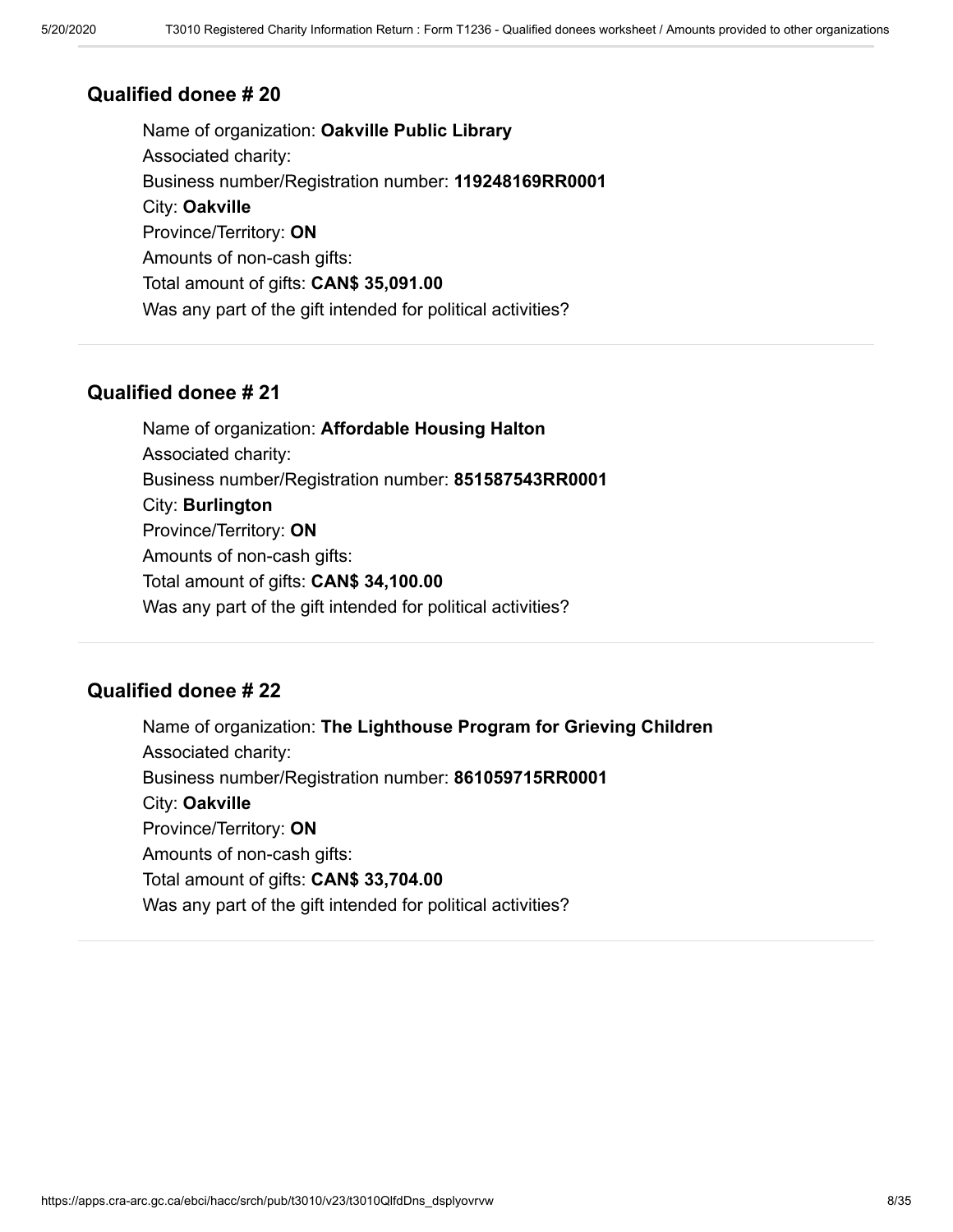Name of organization: **Town of Oakville** Associated charity: Business number/Registration number: City: **Oakville** Province/Territory: **ON** Amounts of non-cash gifts: Total amount of gifts: **CAN\$ 32,761.00** Was any part of the gift intended for political activities?

#### **Qualified donee # 24**

Name of organization: **Willing Hearts International Society-Canada** Associated charity: Business number/Registration number: **853516946RR0001** City: **North Vancouver** Province/Territory: **BC** Amounts of non-cash gifts: Total amount of gifts: **CAN\$ 30,796.00** Was any part of the gift intended for political activities?

### **Qualified donee # 25**

Name of organization: **Doctors Without Borders Canada** Associated charity: Business number/Registration number: **135275857RR0001** City: **Toronto** Province/Territory: **ON** Amounts of non-cash gifts: Total amount of gifts: **CAN\$ 28,182.00** Was any part of the gift intended for political activities?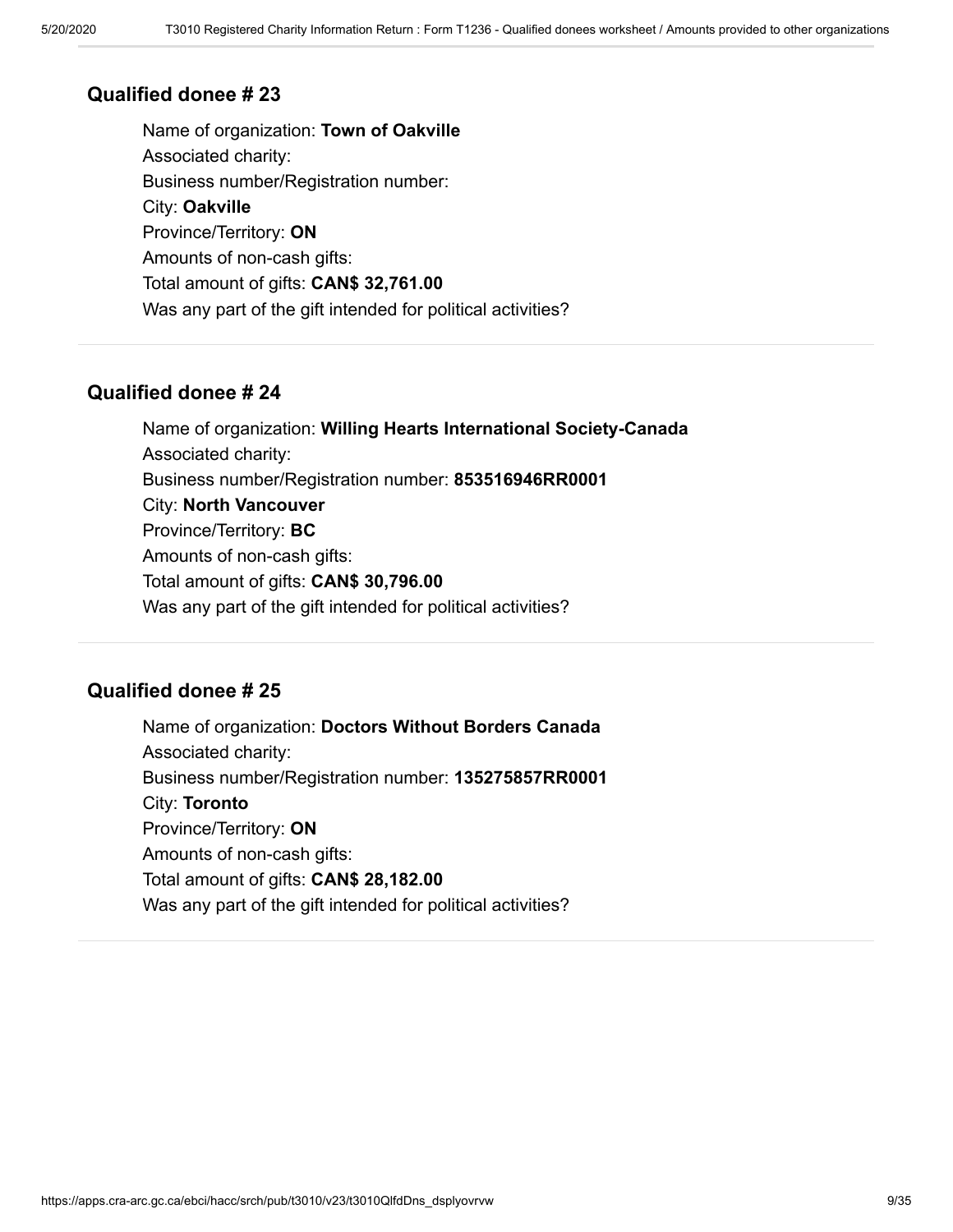Name of organization: **HIPPY Oakville Home-Based Program Inc.** Associated charity: Business number/Registration number: **837847813RR0001** City: **Oakville** Province/Territory: **ON** Amounts of non-cash gifts: Total amount of gifts: **CAN\$ 28,000.00** Was any part of the gift intended for political activities?

### **Qualified donee # 27**

Name of organization: **Halton Poverty Roundtable** Associated charity: Business number/Registration number: **812765121RR0001** City: **Burlington** Province/Territory: **ON** Amounts of non-cash gifts: Total amount of gifts: **CAN\$ 27,500.00** Was any part of the gift intended for political activities?

### **Qualified donee # 28**

Name of organization: **Canadian Friends Service Committee** Associated charity: Business number/Registration number: **132146549RR0001** City: **Toronto** Province/Territory: **ON** Amounts of non-cash gifts: Total amount of gifts: **CAN\$ 25,732.00** Was any part of the gift intended for political activities?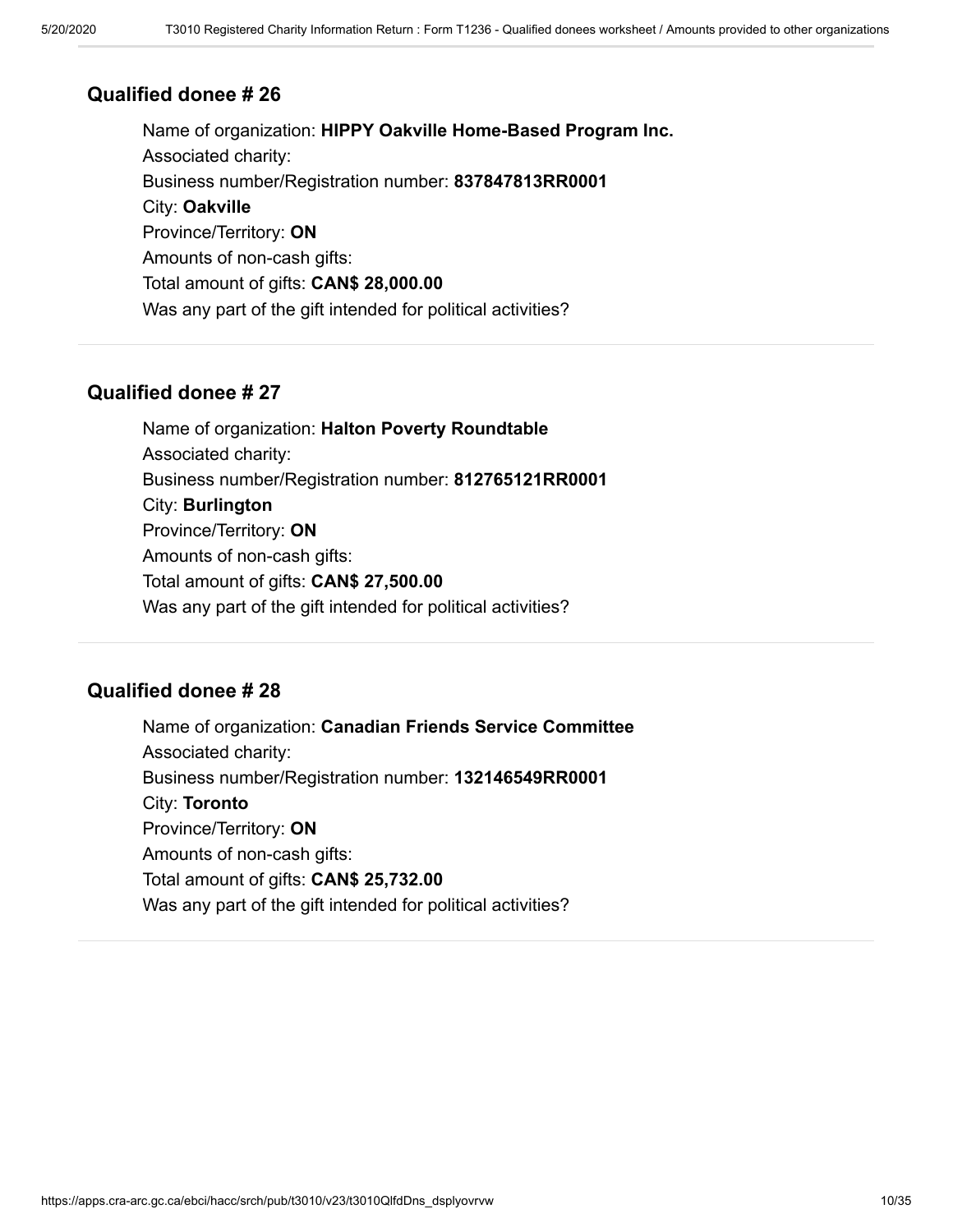Name of organization: **Grace Anglican Church** Associated charity: Business number/Registration number: **108099771RR0006** City: **Milton** Province/Territory: **ON** Amounts of non-cash gifts: Total amount of gifts: **CAN\$ 25,732.00** Was any part of the gift intended for political activities?

### **Qualified donee # 30**

Name of organization: **S.H.A.R.E. Agricultural Foundation** Associated charity: Business number/Registration number: **131507428RR0001** City: **Inglewood** Province/Territory: **ON** Amounts of non-cash gifts: Total amount of gifts: **CAN\$ 25,732.00** Was any part of the gift intended for political activities?

### **Qualified donee # 31**

Name of organization: **Amnesty International (Canada)-National Office** Associated charity: Business number/Registration number: **118785914RR0001** City: **Ottawa** Province/Territory: **ON** Amounts of non-cash gifts: Total amount of gifts: **CAN\$ 25,717.00** Was any part of the gift intended for political activities?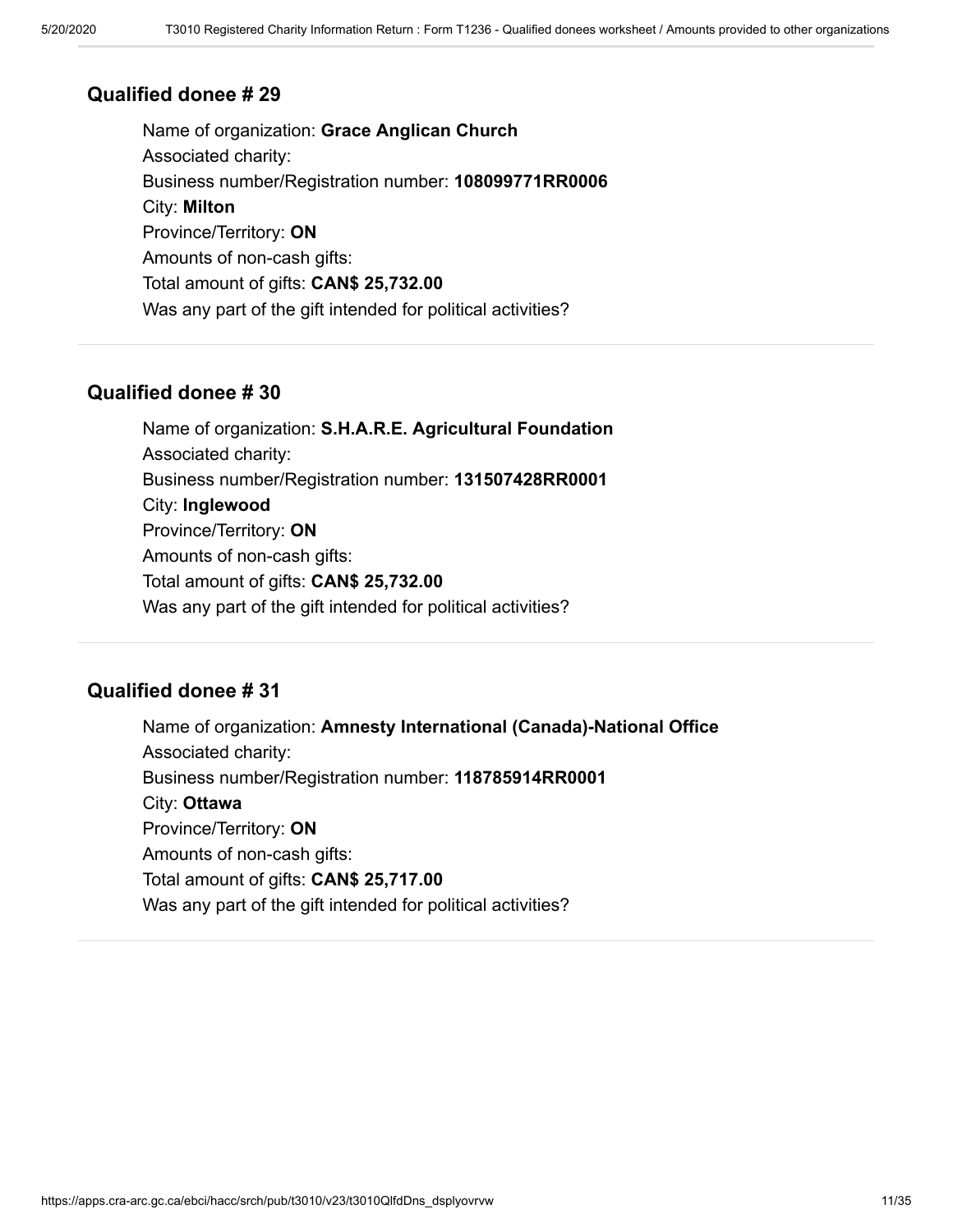Name of organization: **Big Brothers Big Sisters of Halton and Hamilton** Associated charity: Business number/Registration number: **106792989RR0001** City: **Oakville** Province/Territory: **ON** Amounts of non-cash gifts: Total amount of gifts: **CAN\$ 25,375.00** Was any part of the gift intended for political activities?

### **Qualified donee # 33**

Name of organization: **Muskoka Algonquin Healthcare** Associated charity: Business number/Registration number: **119158004RR0001** City: **Huntsville** Province/Territory: **ON** Amounts of non-cash gifts: Total amount of gifts: **CAN\$ 25,000.00** Was any part of the gift intended for political activities?

### **Qualified donee # 34**

Name of organization: **Saint Elizabeth Health Care Foundation** Associated charity: Business number/Registration number: **884726753RR0001** City: **Markham** Province/Territory: **ON** Amounts of non-cash gifts: Total amount of gifts: **CAN\$ 25,000.00** Was any part of the gift intended for political activities?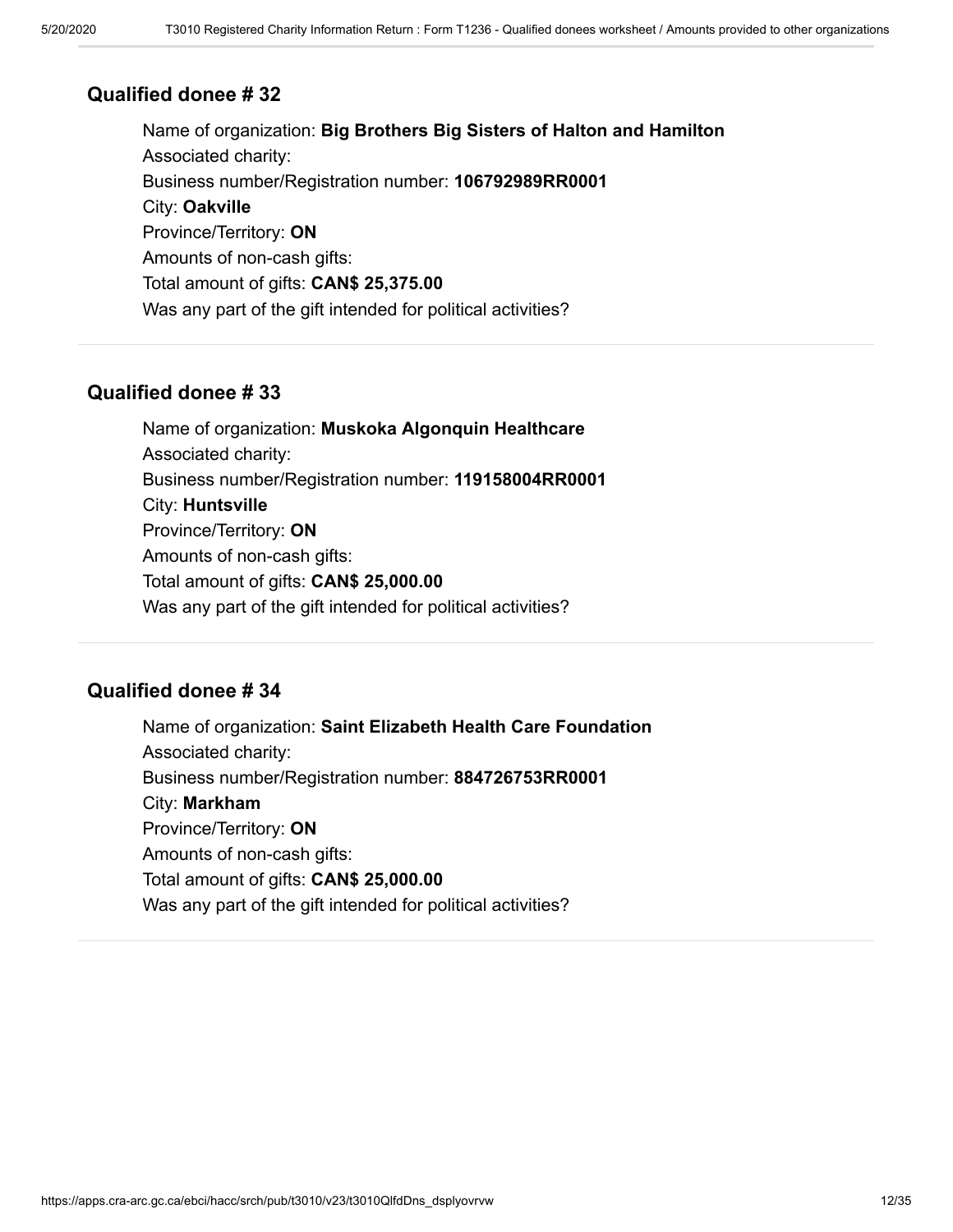Name of organization: **West Parry Dound Health Centre** Associated charity: Business number/Registration number: **896350261RR0001** City: **Parry Sound** Province/Territory: **ON** Amounts of non-cash gifts: Total amount of gifts: **CAN\$ 25,000.00** Was any part of the gift intended for political activities?

### **Qualified donee # 36**

Name of organization: **Wingham and District Hospital** Associated charity: Business number/Registration number: **108216011RR0001** City: **Wingham** Province/Territory: **ON** Amounts of non-cash gifts: Total amount of gifts: **CAN\$ 25,000.00** Was any part of the gift intended for political activities?

### **Qualified donee # 37**

Name of organization: **Food For Life Canada Charitable Corporation** Associated charity: Business number/Registration number: **890943772RR0001** City: **Burlington** Province/Territory: **ON** Amounts of non-cash gifts: Total amount of gifts: **CAN\$ 22,917.00** Was any part of the gift intended for political activities?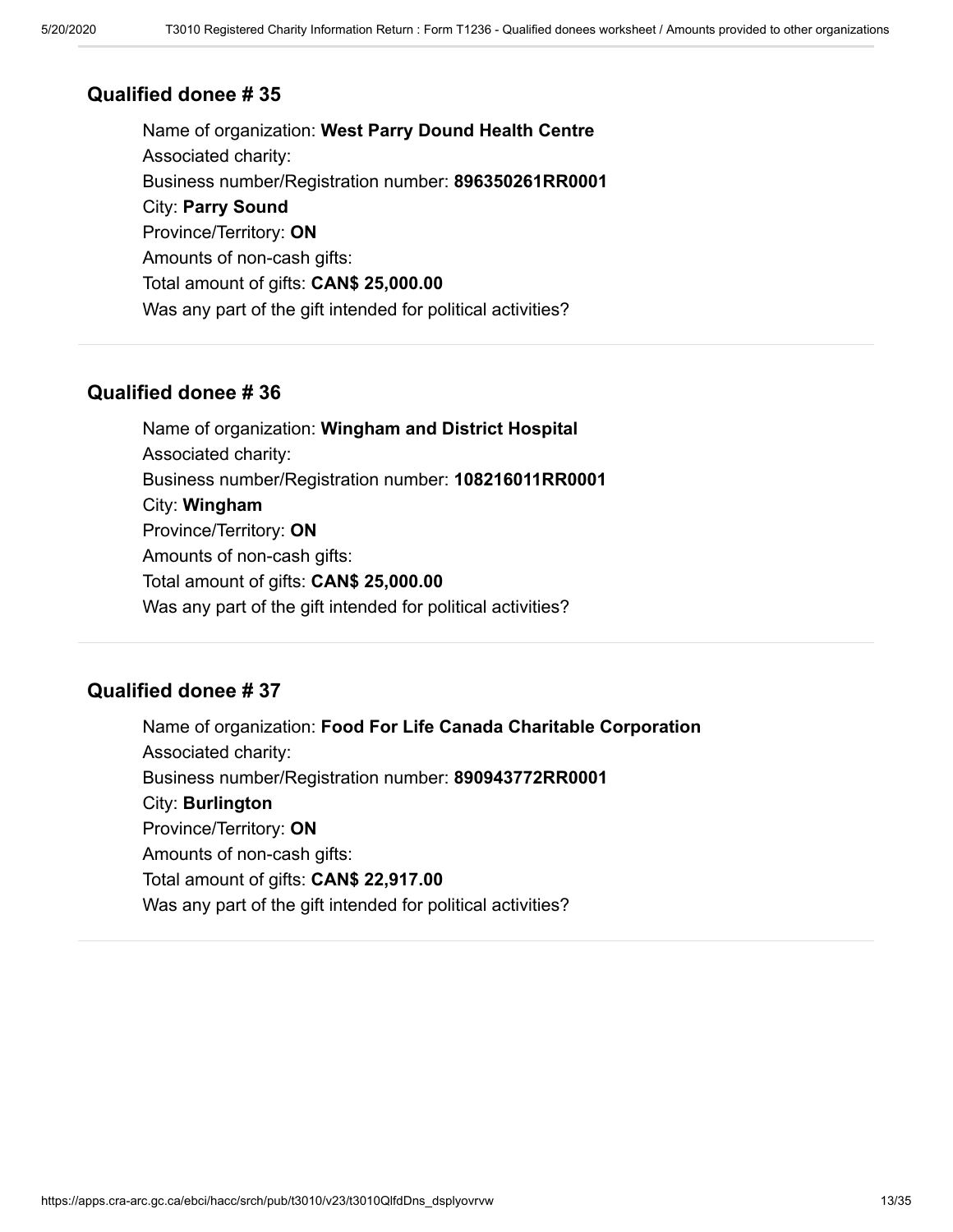Name of organization: **Start2Finish** Associated charity: Business number/Registration number: **802700542RR0001** City: **Mississauga** Province/Territory: **ON** Amounts of non-cash gifts: Total amount of gifts: **CAN\$ 22,628.00** Was any part of the gift intended for political activities?

### **Qualified donee # 39**

Name of organization: **St. Simon's Anglican Church** Associated charity: Business number/Registration number: **108099771RR0087** City: **Oakville** Province/Territory: **ON** Amounts of non-cash gifts: Total amount of gifts: **CAN\$ 20,500.00** Was any part of the gift intended for political activities?

### **Qualified donee # 40**

Name of organization: **Community Living Oakville** Associated charity: Business number/Registration number: **107790552RR0001** City: **Oakville** Province/Territory: **ON** Amounts of non-cash gifts: Total amount of gifts: **CAN\$ 20,166.00** Was any part of the gift intended for political activities?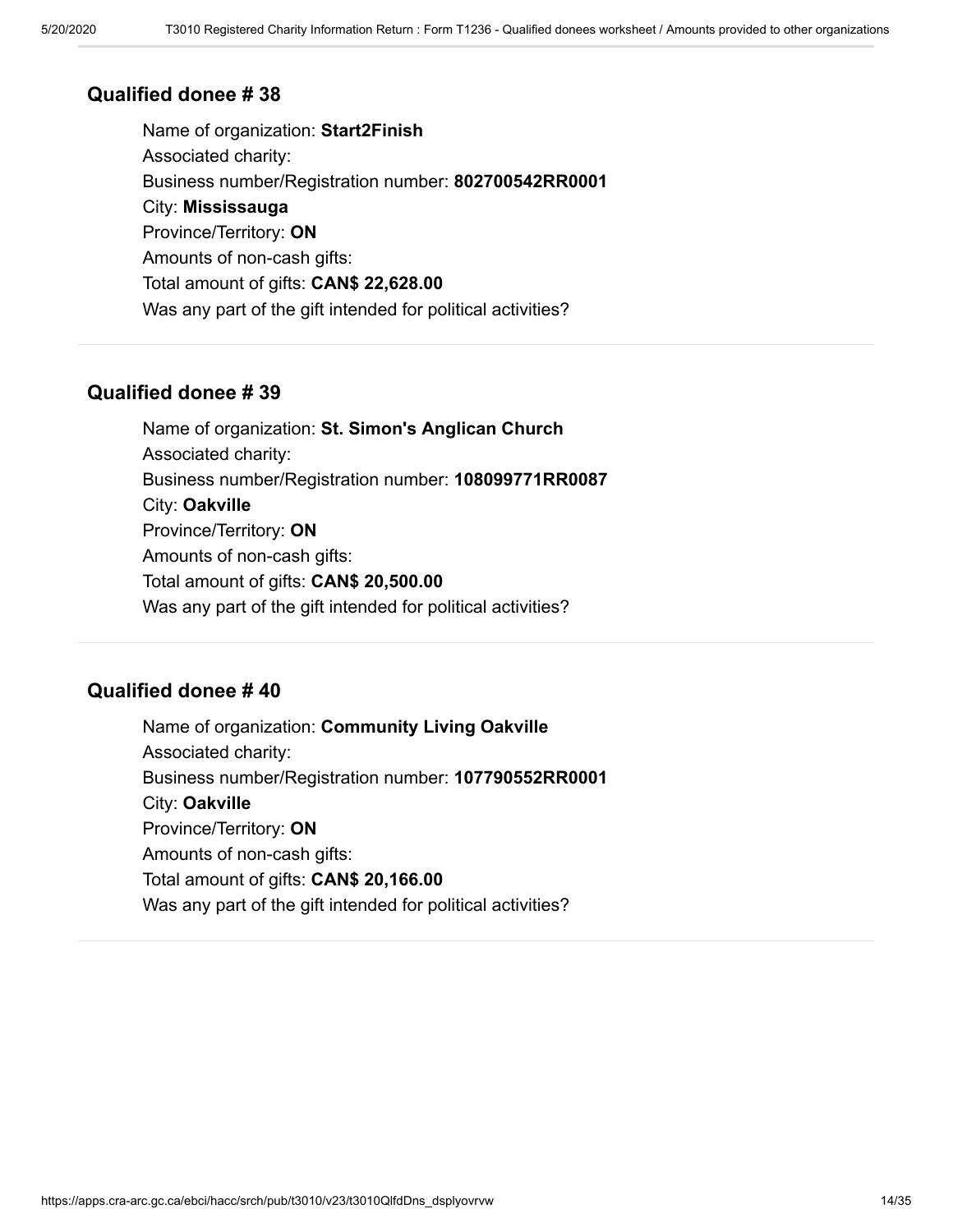Name of organization: **Canadian Mental Health Association, Muskoka-Parry Sound Bran** Associated charity: Business number/Registration number: **140818899RR0001** City: **Bracebridge** Province/Territory: **ON** Amounts of non-cash gifts: Total amount of gifts: **CAN\$ 20,000.00** Was any part of the gift intended for political activities?

### **Qualified donee # 42**

Name of organization: **March of Dimes Canada** Associated charity: Business number/Registration number: **107883928RR0001** City: **Toronto** Province/Territory: **ON** Amounts of non-cash gifts: Total amount of gifts: **CAN\$ 17,525.00** Was any part of the gift intended for political activities?

### **Qualified donee # 43**

Name of organization: **The Salvation Army Oakville** Associated charity: Business number/Registration number: **107951618RR0323** City: **Oakville** Province/Territory: **ON** Amounts of non-cash gifts: Total amount of gifts: **CAN\$ 16,700.00** Was any part of the gift intended for political activities?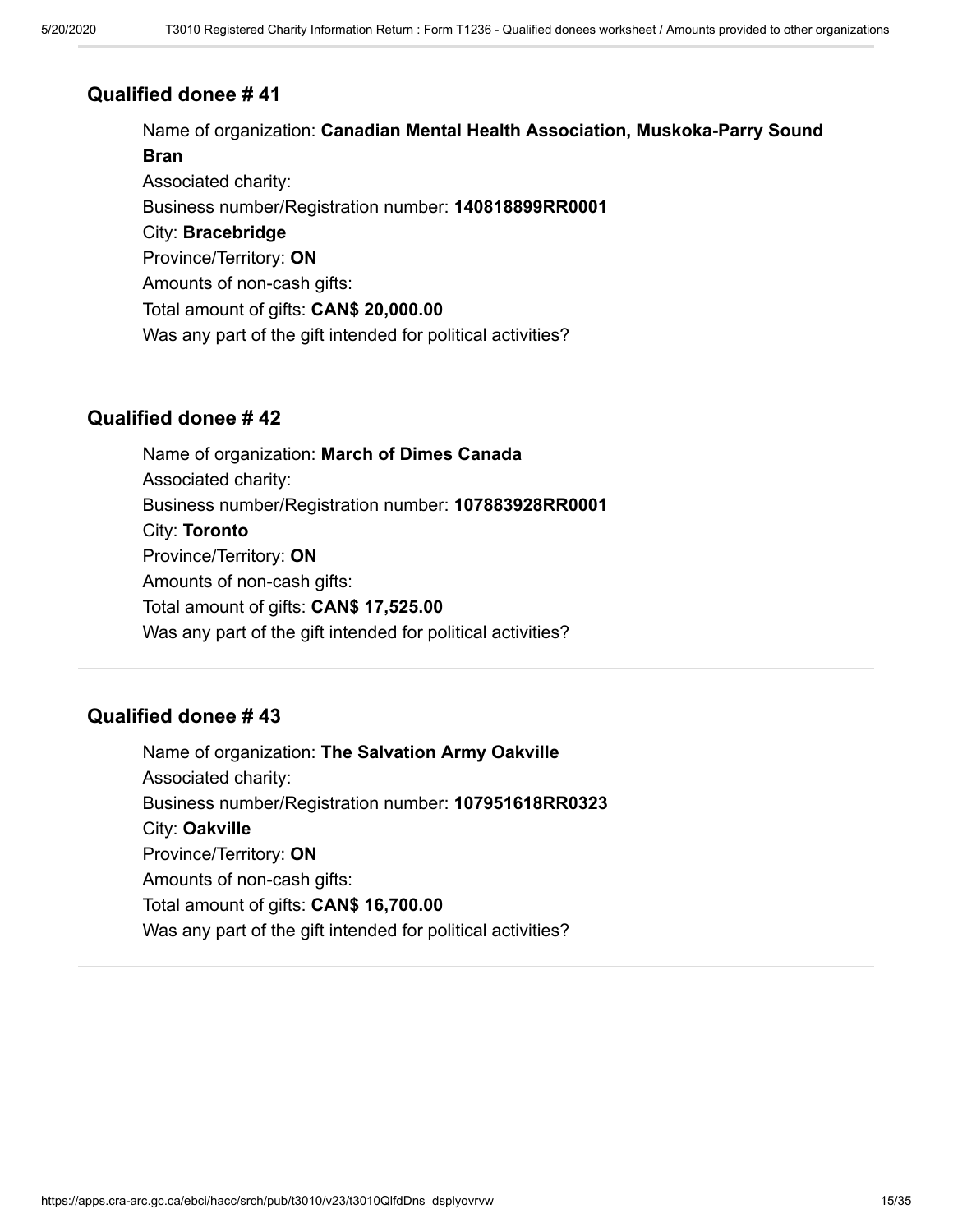Name of organization: **University of Waterloo** Associated charity: Business number/Registration number: **119260685RR0001** City: **Waterloo** Province/Territory: **ON** Amounts of non-cash gifts: Total amount of gifts: **CAN\$ 19,332.00** Was any part of the gift intended for political activities?

### **Qualified donee # 45**

Name of organization: **The Darling Home for Kids** Associated charity: Business number/Registration number: **888524840RR0001** City: **Milton** Province/Territory: **ON** Amounts of non-cash gifts: Total amount of gifts: **CAN\$ 18,700.00** Was any part of the gift intended for political activities?

### **Qualified donee # 46**

Name of organization: **Habitat for Humanity Halton-Mississauga** Associated charity: Business number/Registration number: **866072432RR0001** City: **Burlington** Province/Territory: **ON** Amounts of non-cash gifts: Total amount of gifts: **CAN\$ 18,311.00** Was any part of the gift intended for political activities?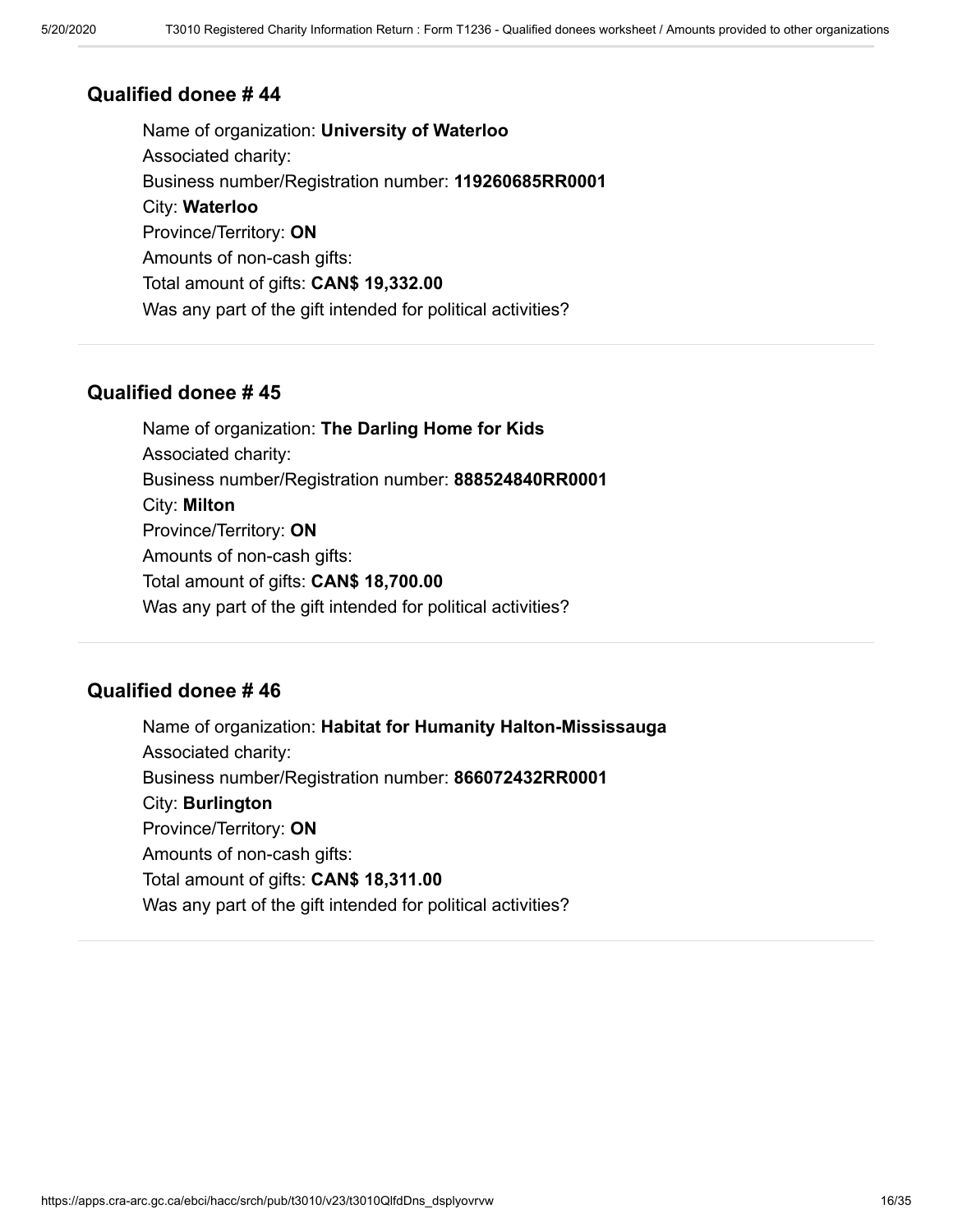Name of organization: **Appleby College** Associated charity: Business number/Registration number: **119212983RR0001** City: **Oakville** Province/Territory: **ON** Amounts of non-cash gifts: Total amount of gifts: **CAN\$ 16,000.00** Was any part of the gift intended for political activities?

### **Qualified donee # 48**

Name of organization: **Umoja Operation Compassion Society of British Columbia** Associated charity: Business number/Registration number: **886425909RR0001** City: **Surrey** Province/Territory: **BC** Amounts of non-cash gifts: Total amount of gifts: **CAN\$ 15,000.00** Was any part of the gift intended for political activities?

### **Qualified donee # 49**

Name of organization: **Society of Saint Vincent de Paul** Associated charity: Business number/Registration number: **132410671RR0001** City: **Gloucester** Province/Territory: **ON** Amounts of non-cash gifts: Total amount of gifts: **CAN\$ 14,500.00** Was any part of the gift intended for political activities?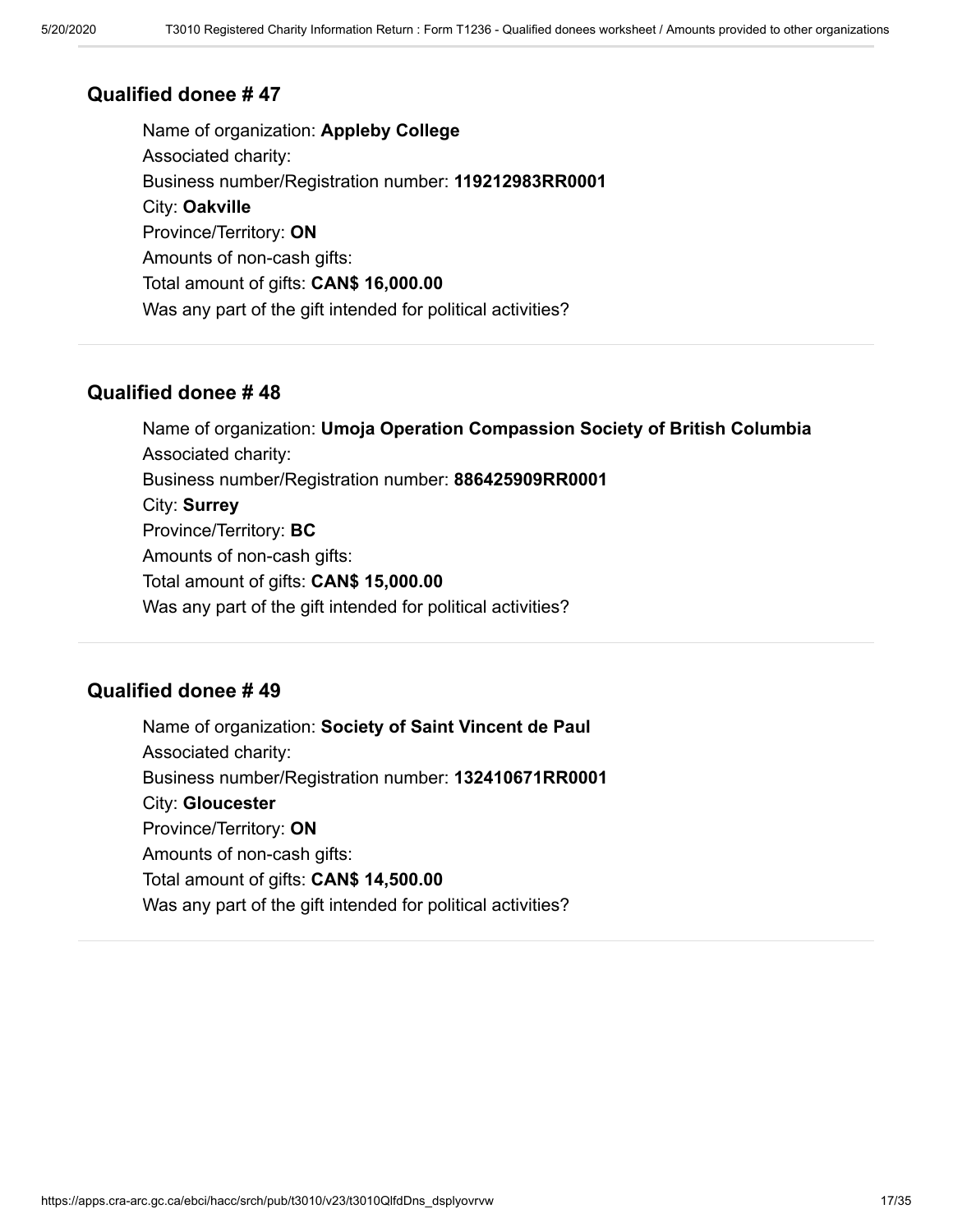Name of organization: **University of Toronto** Associated charity: Business number/Registration number: **108162330RR0001** City: **Toronto** Province/Territory: **ON** Amounts of non-cash gifts: Total amount of gifts: **CAN\$ 13,833.00** Was any part of the gift intended for political activities?

### **Qualified donee # 51**

Name of organization: **Children's Aid Foundation of Halton** Associated charity: Business number/Registration number: **134922475RR0001** City: **Burlington** Province/Territory: **ON** Amounts of non-cash gifts: Total amount of gifts: **CAN\$ 13,000.00** Was any part of the gift intended for political activities?

### **Qualified donee # 52**

Name of organization: **SAVIS Halton (Sexual Assault & Violence Intervention Service** Associated charity: Business number/Registration number: **119452662RR0001** City: **Oakville** Province/Territory: **ON** Amounts of non-cash gifts: Total amount of gifts: **CAN\$ 14,231.00** Was any part of the gift intended for political activities?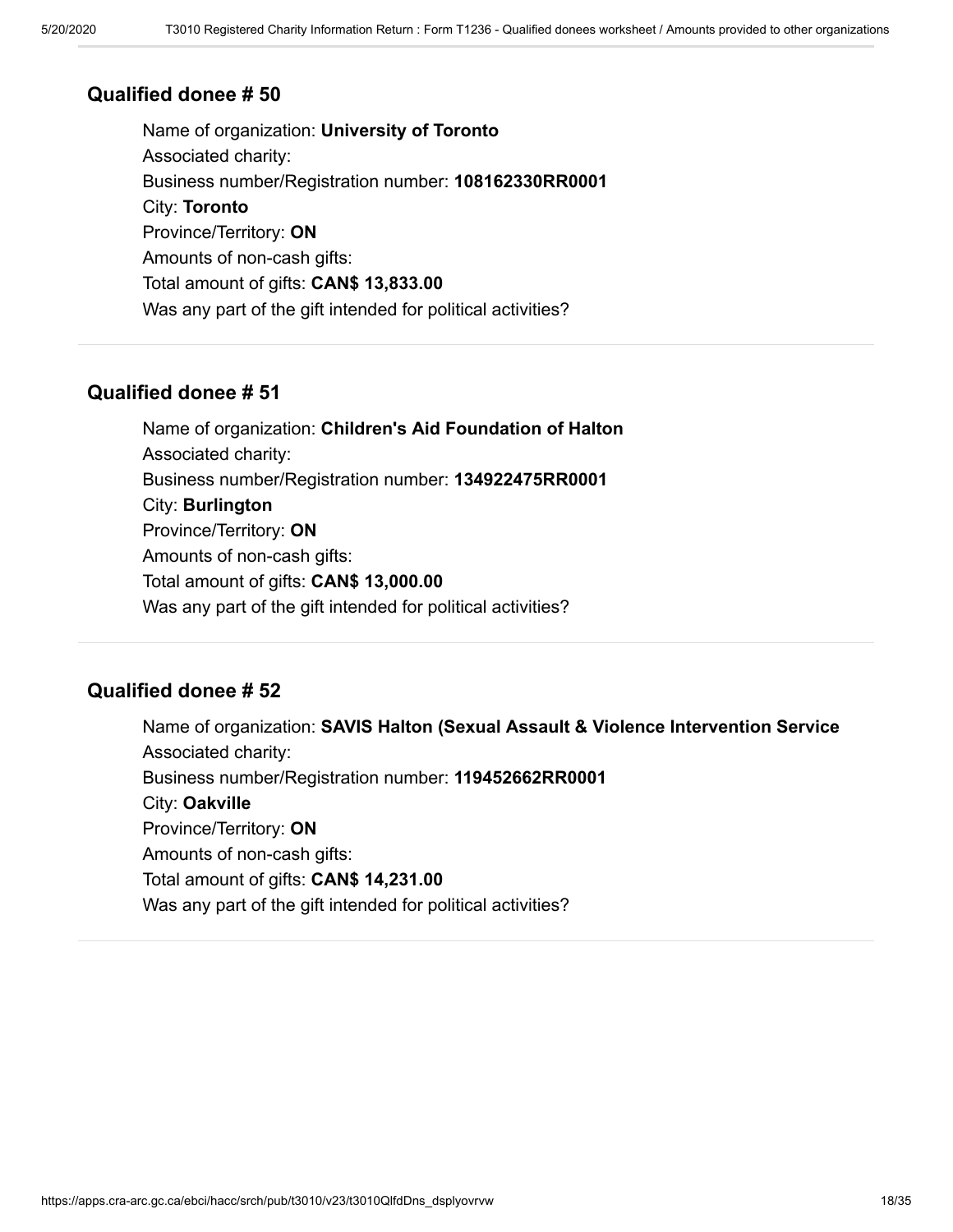Name of organization: **CNIB-Central West** Associated charity: Business number/Registration number: **119219459RR0003** City: **Hamilton** Province/Territory: **ON** Amounts of non-cash gifts: Total amount of gifts: **CAN\$ 13,891.00** Was any part of the gift intended for political activities?

#### **Qualified donee # 54**

Name of organization: **Food4Kids** Associated charity: Business number/Registration number: **833297484RR0001** City: **Burlington** Province/Territory: **ON** Amounts of non-cash gifts: Total amount of gifts: **CAN\$ 12,840.00** Was any part of the gift intended for political activities?

### **Qualified donee # 55**

Name of organization: **Oakville Kiwanis Meals on Wheels** Associated charity: Business number/Registration number: **129950515RR0001** City: **Oakville** Province/Territory: **ON** Amounts of non-cash gifts: Total amount of gifts: **CAN\$ 12,628.00** Was any part of the gift intended for political activities?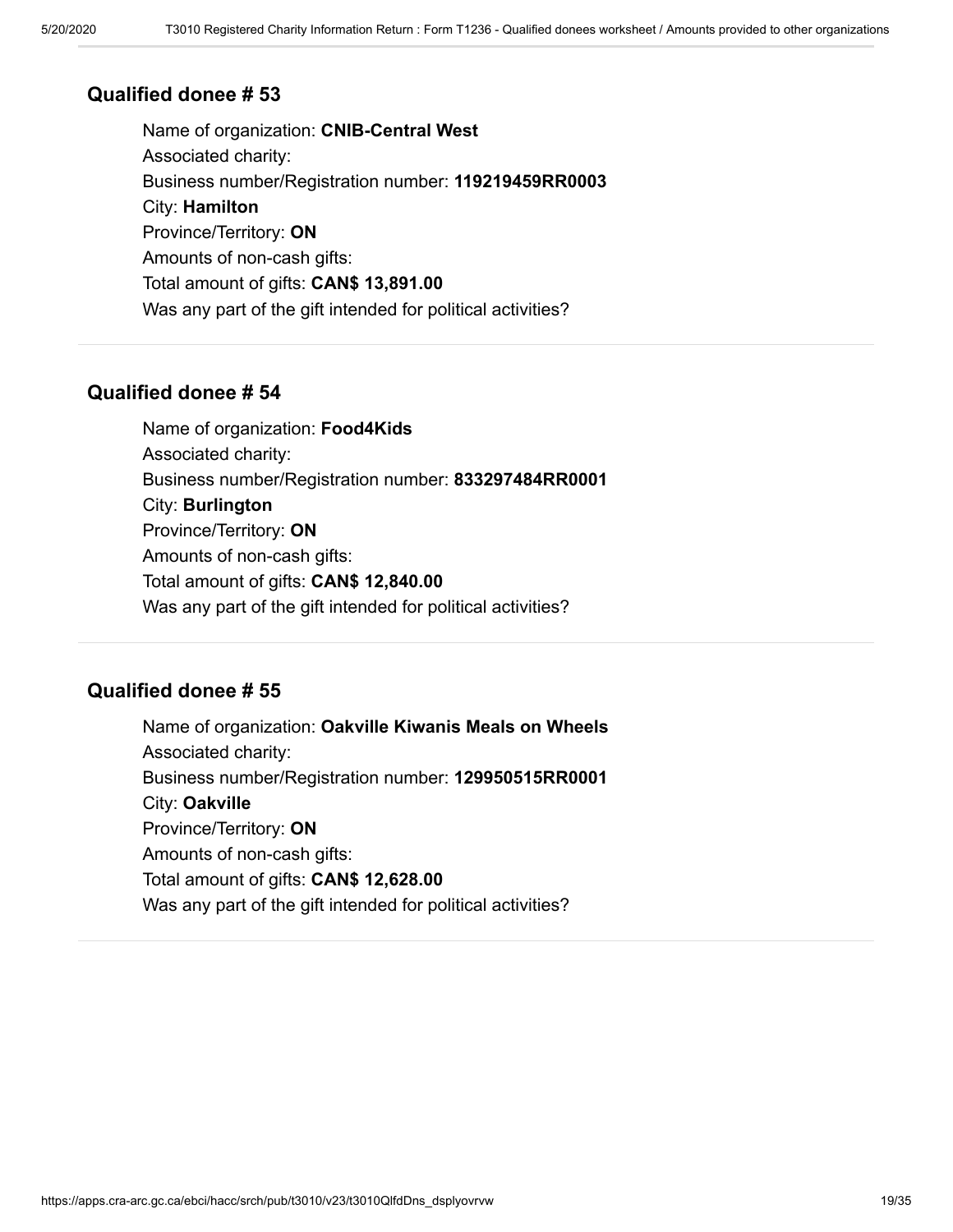Name of organization: **Hillcrest United Church - Hornby Pastoral Charge** Associated charity: Business number/Registration number: **132786955RR0001** City: **Georgetown** Province/Territory: **ON** Amounts of non-cash gifts: Total amount of gifts: **CAN\$ 12,539.00** Was any part of the gift intended for political activities?

### **Qualified donee # 57**

Name of organization: **Boston Presbyterian Church** Associated charity: Business number/Registration number: **118813872RR0001** City: **Milton** Province/Territory: **ON** Amounts of non-cash gifts: Total amount of gifts: **CAN\$ 12,539.00** Was any part of the gift intended for political activities?

### **Qualified donee # 58**

Name of organization: **Georgetown Hospital Foundation** Associated charity: Business number/Registration number: **820012276RR0001** City: **Georgetown** Province/Territory: **ON** Amounts of non-cash gifts: Total amount of gifts: **CAN\$ 12,539.00** Was any part of the gift intended for political activities?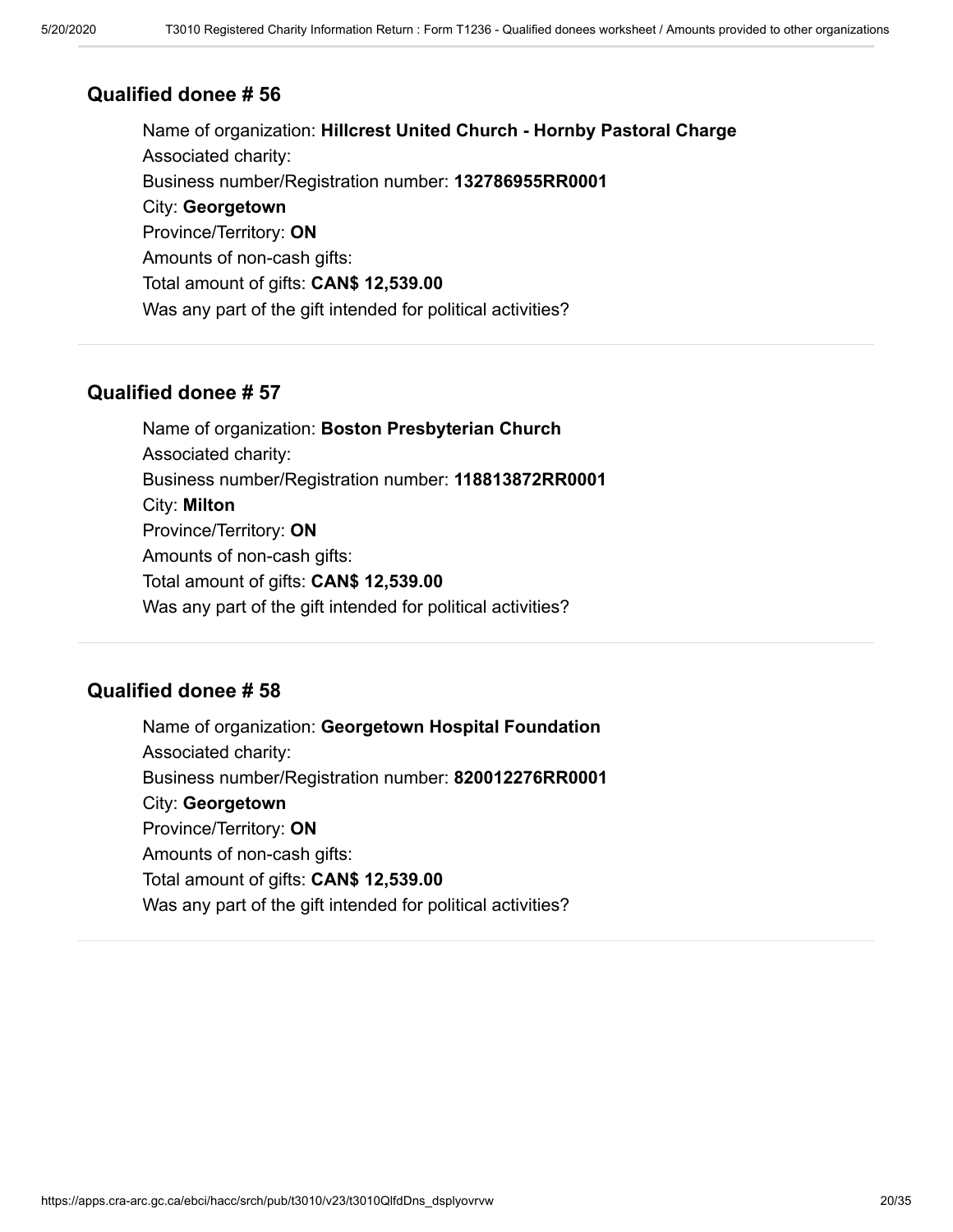Name of organization: **Milton District Hospital Foundation** Associated charity: Business number/Registration number: **119245330RR0001** City: **Milton** Province/Territory: **ON** Amounts of non-cash gifts: Total amount of gifts: **CAN\$ 12,539.00** Was any part of the gift intended for political activities?

#### **Qualified donee # 60**

Name of organization: **King's Christian Collegiate** Associated charity: Business number/Registration number: **866120629RR0001** City: **Oakville** Province/Territory: **ON** Amounts of non-cash gifts: Total amount of gifts: **CAN\$ 12,000.00** Was any part of the gift intended for political activities?

### **Qualified donee # 61**

Name of organization: **Halton District School Board** Associated charity: Business number/Registration number: **107462301RR0001** City: **Oakville** Province/Territory: **ON** Amounts of non-cash gifts: Total amount of gifts: **CAN\$ 12,000.00** Was any part of the gift intended for political activities?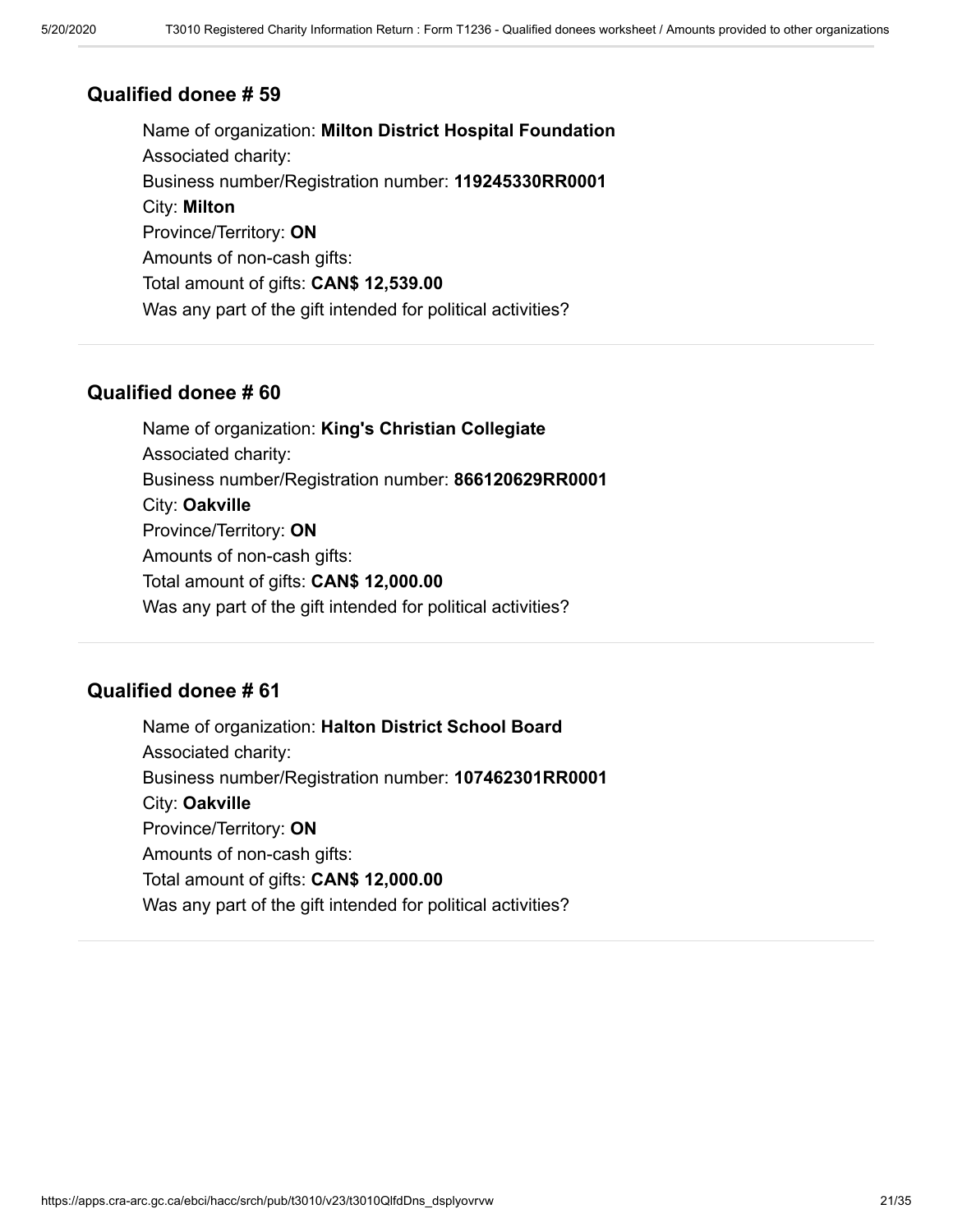Name of organization: **Alzheimer Society of Canada** Associated charity: Business number/Registration number: **118784925RR0001** City: **Toronto** Province/Territory: **ON** Amounts of non-cash gifts: Total amount of gifts: **CAN\$ 11,000.00** Was any part of the gift intended for political activities?

### **Qualified donee # 63**

Name of organization: **University of Guelph** Associated charity: Business number/Registration number: **108161829RR0001** City: **Guelph** Province/Territory: **ON** Amounts of non-cash gifts: Total amount of gifts: **CAN\$ 10,456.00** Was any part of the gift intended for political activities?

### **Qualified donee # 64**

Name of organization: **Kids Help Phone** Associated charity: Business number/Registration number: **130005846RR0001** City: **Toronto** Province/Territory: **ON** Amounts of non-cash gifts: Total amount of gifts: **CAN\$ 10,418.00** Was any part of the gift intended for political activities?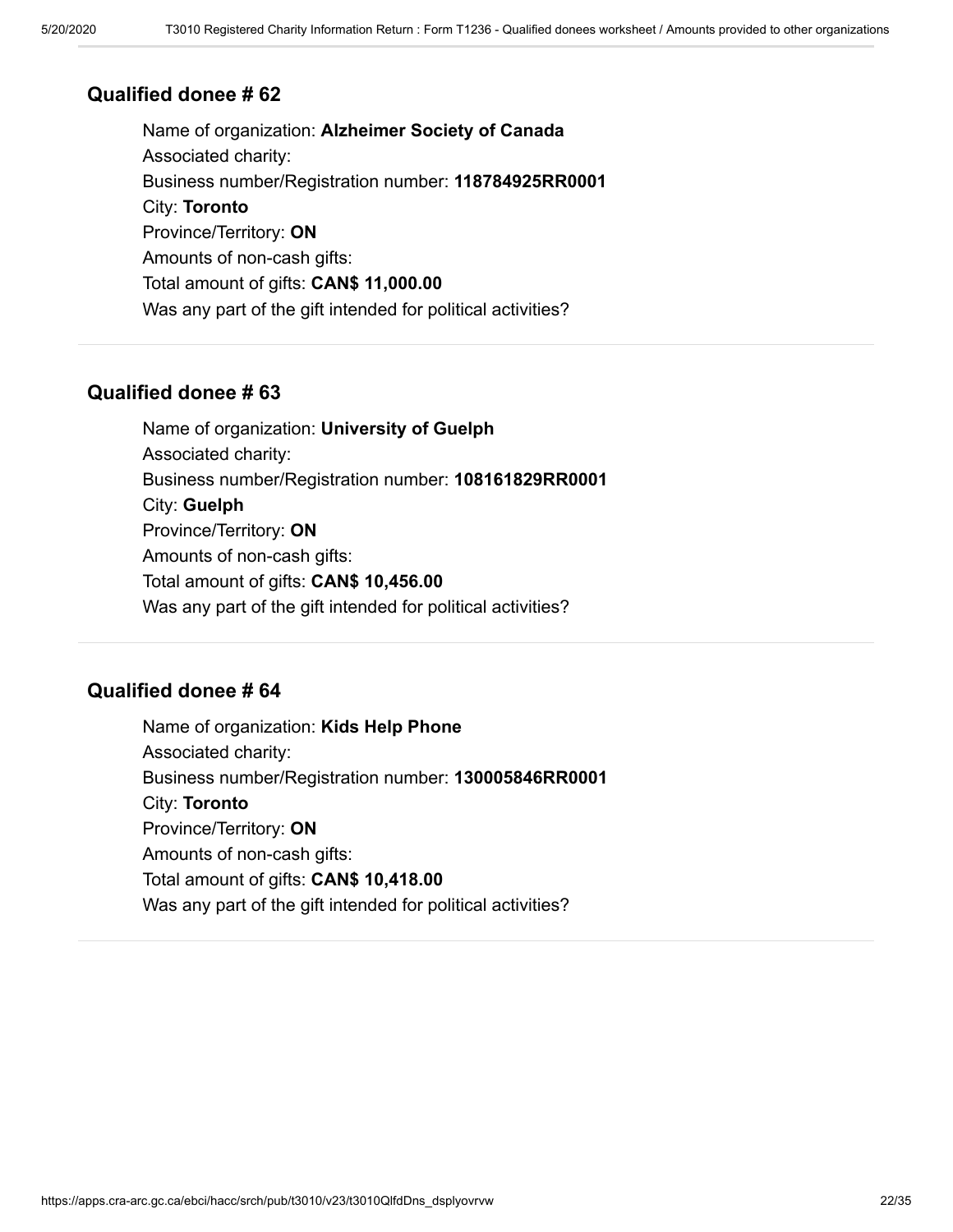Name of organization: **Alzheimer Society-Hamilton/Halton** Associated charity: Business number/Registration number: **825692866RR0001** City: **Oakville** Province/Territory: **ON** Amounts of non-cash gifts: Total amount of gifts: **CAN\$ 10,000.00** Was any part of the gift intended for political activities?

### **Qualified donee # 66**

Name of organization: **Boys and Girls Clubs of Winnipeg** Associated charity: Business number/Registration number: **130636962RR0001** City: **Winnipeg** Province/Territory: **MB** Amounts of non-cash gifts: Total amount of gifts: **CAN\$ 10,000.00** Was any part of the gift intended for political activities?

### **Qualified donee # 67**

Name of organization: **Brantford SPCA** Associated charity: Business number/Registration number: **898369319RR0001** City: **Brantford** Province/Territory: **ON** Amounts of non-cash gifts: Total amount of gifts: **CAN\$ 10,000.00** Was any part of the gift intended for political activities?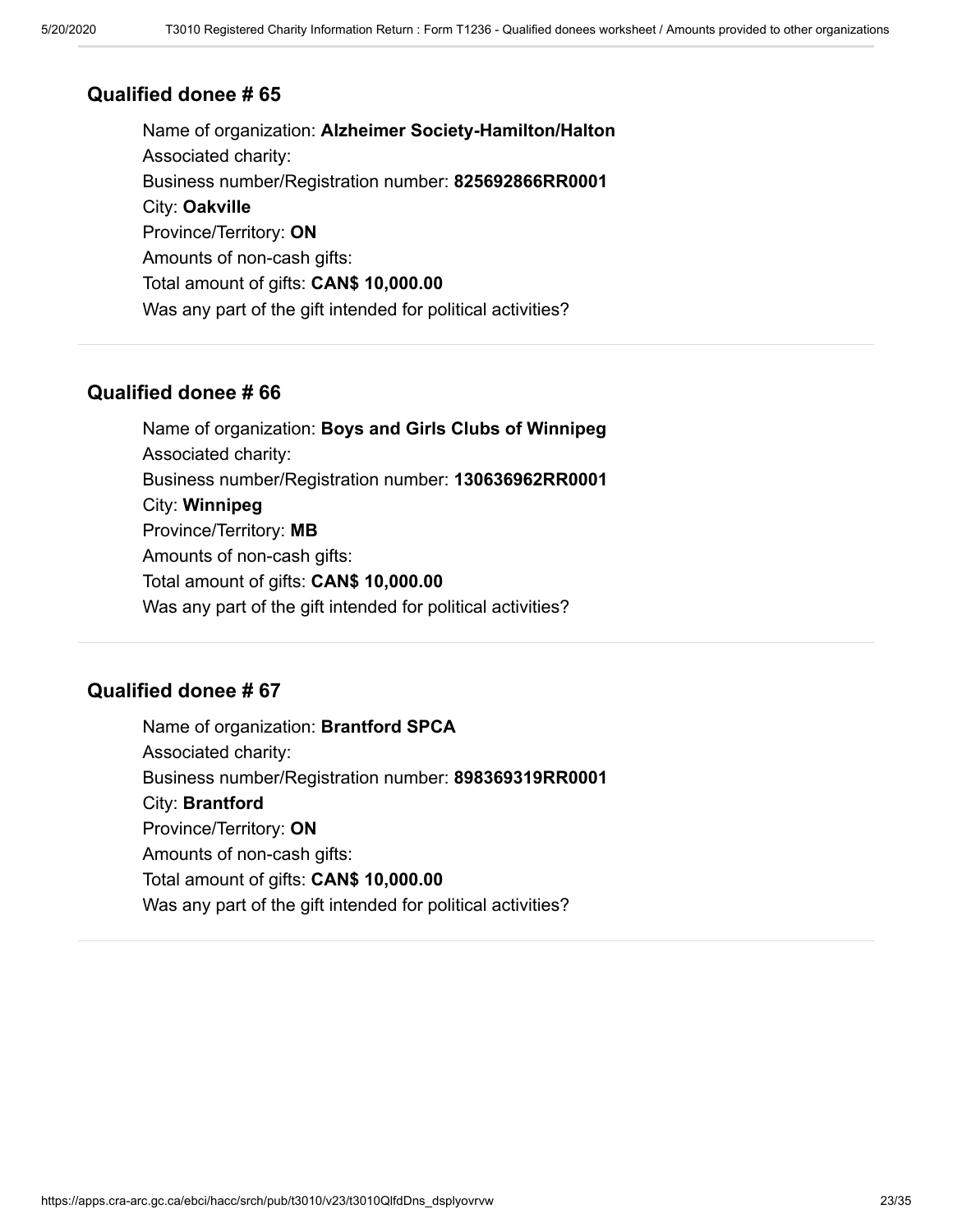Name of organization: **Children's Hospital Aid Society** Associated charity: Business number/Registration number: **118852458RR0001** City: **Calgary** Province/Territory: **AB** Amounts of non-cash gifts: Total amount of gifts: **CAN\$ 10,000.00** Was any part of the gift intended for political activities?

### **Qualified donee # 69**

Name of organization: **Confederation College** Associated charity: Business number/Registration number: **106966427RR0002** City: **Thunder Bay** Province/Territory: **ON** Amounts of non-cash gifts: Total amount of gifts: **CAN\$ 10,000.00** Was any part of the gift intended for political activities?

### **Qualified donee # 70**

Name of organization: **Oakville Chamber Orchestra** Associated charity: Business number/Registration number: **889674222RR0001** City: **Oakville** Province/Territory: **ON** Amounts of non-cash gifts: Total amount of gifts: **CAN\$ 10,000.00** Was any part of the gift intended for political activities?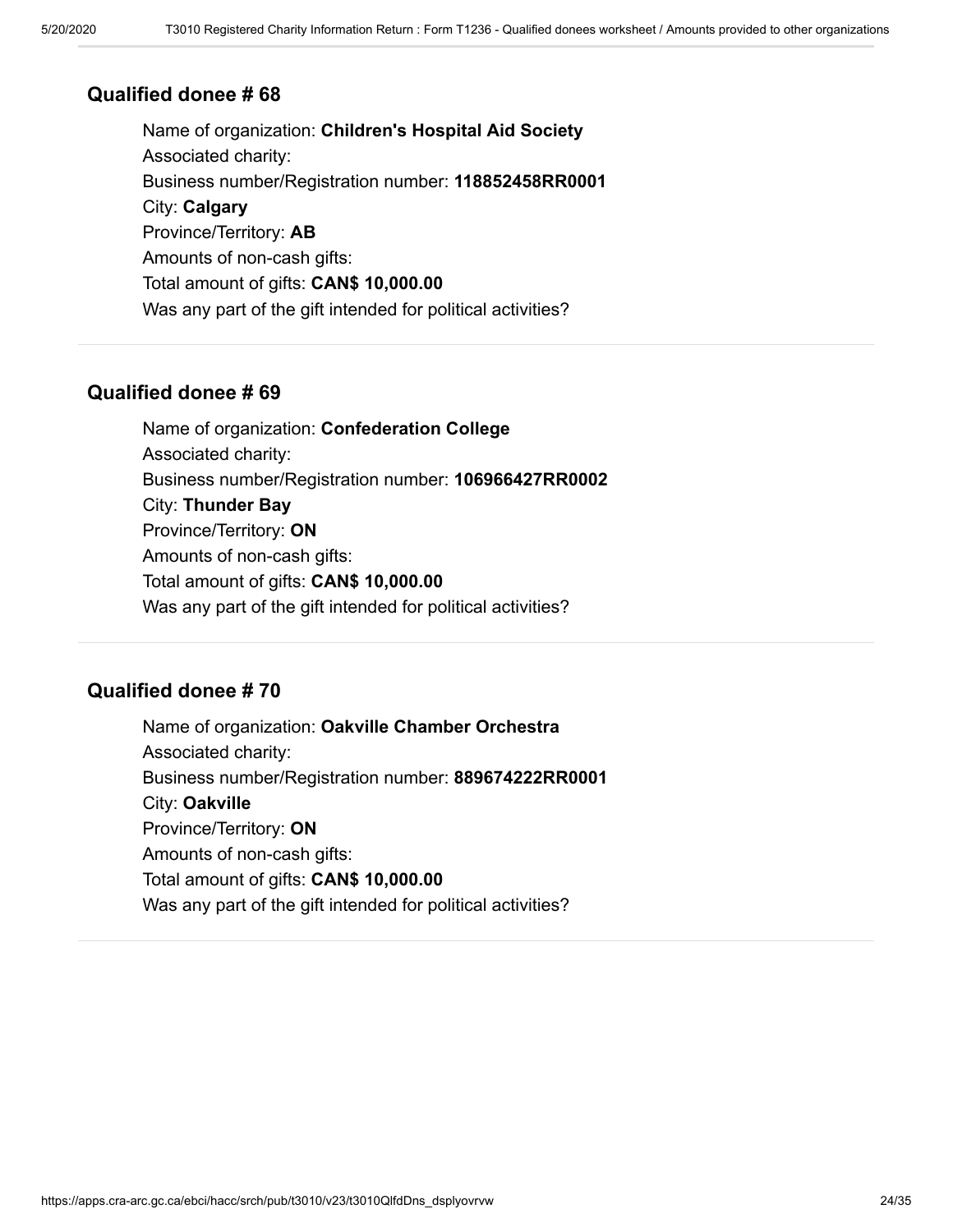Name of organization: **Shifra Homes Inc.** Associated charity: Business number/Registration number: **808262471RR0001** City: **Burlington** Province/Territory: **ON** Amounts of non-cash gifts: Total amount of gifts: **CAN\$ 10,000.00** Was any part of the gift intended for political activities?

### **Qualified donee # 72**

Name of organization: **South Muskoka Hospital Foundation** Associated charity: Business number/Registration number: **119157998RR0001** City: **Bracebridge** Province/Territory: **ON** Amounts of non-cash gifts: Total amount of gifts: **CAN\$ 10,000.00** Was any part of the gift intended for political activities?

### **Qualified donee # 73**

Name of organization: **The Bruce Trail Conservancy** Associated charity: Business number/Registration number: **119217578RR0001** City: **Hamilton** Province/Territory: **ON** Amounts of non-cash gifts: Total amount of gifts: **CAN\$ 10,000.00** Was any part of the gift intended for political activities?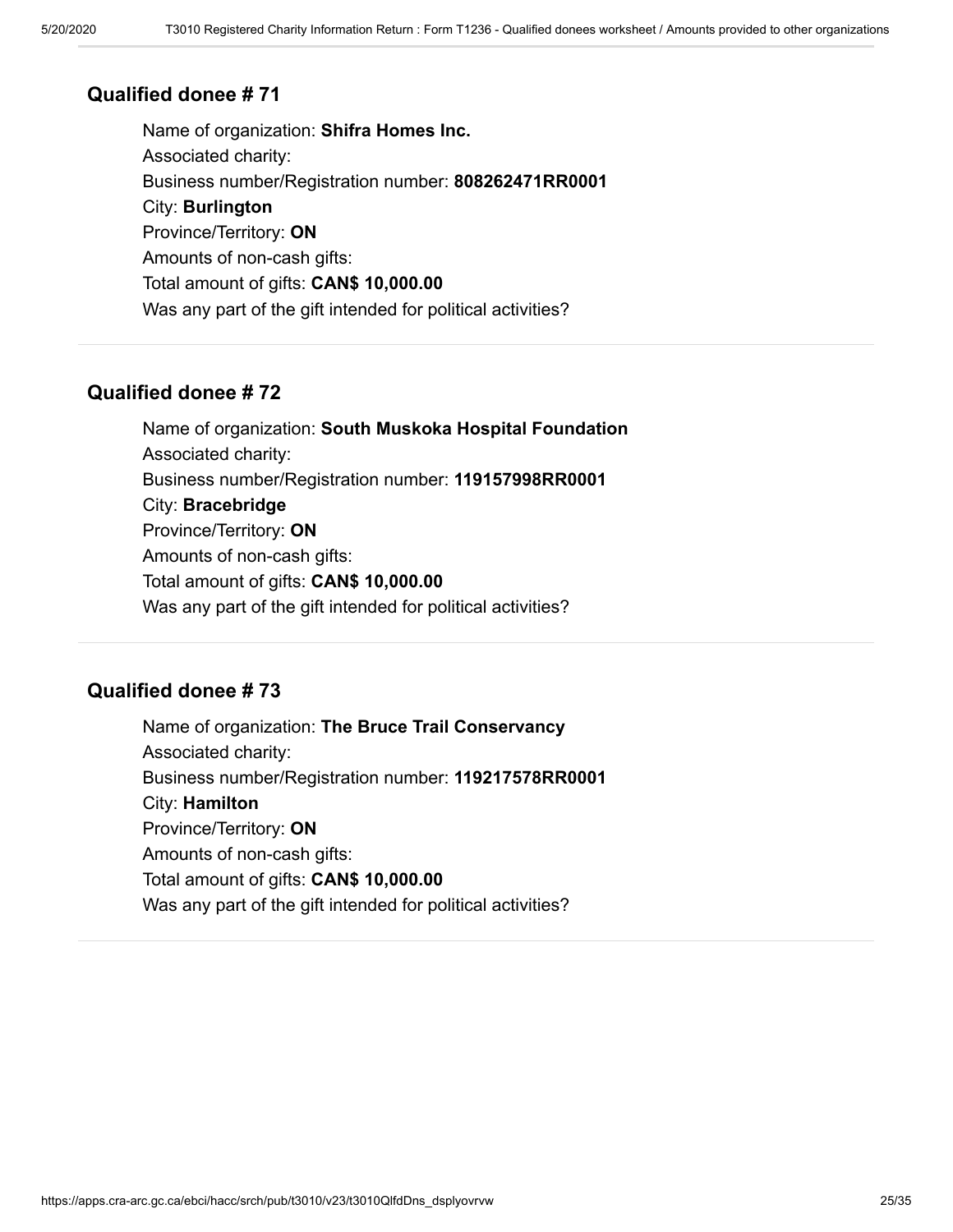Name of organization: **The Georgian Bay Trust Foundation Inc** Associated charity: Business number/Registration number: **131958811RR0001** City: **Toronto** Province/Territory: **ON** Amounts of non-cash gifts: Total amount of gifts: **CAN\$ 10,000.00** Was any part of the gift intended for political activities?

### **Qualified donee # 75**

Name of organization: **The Salvation Army** Associated charity: Business number/Registration number: **107951618RR0001** City: **East York** Province/Territory: **ON** Amounts of non-cash gifts: Total amount of gifts: **CAN\$ 10,000.00** Was any part of the gift intended for political activities?

### **Qualified donee # 76**

Name of organization: **United Way of Greater Toronto & York Region** Associated charity: Business number/Registration number: **119278216RR0001** City: **Toronto** Province/Territory: **ON** Amounts of non-cash gifts: Total amount of gifts: **CAN\$ 10,000.00** Was any part of the gift intended for political activities?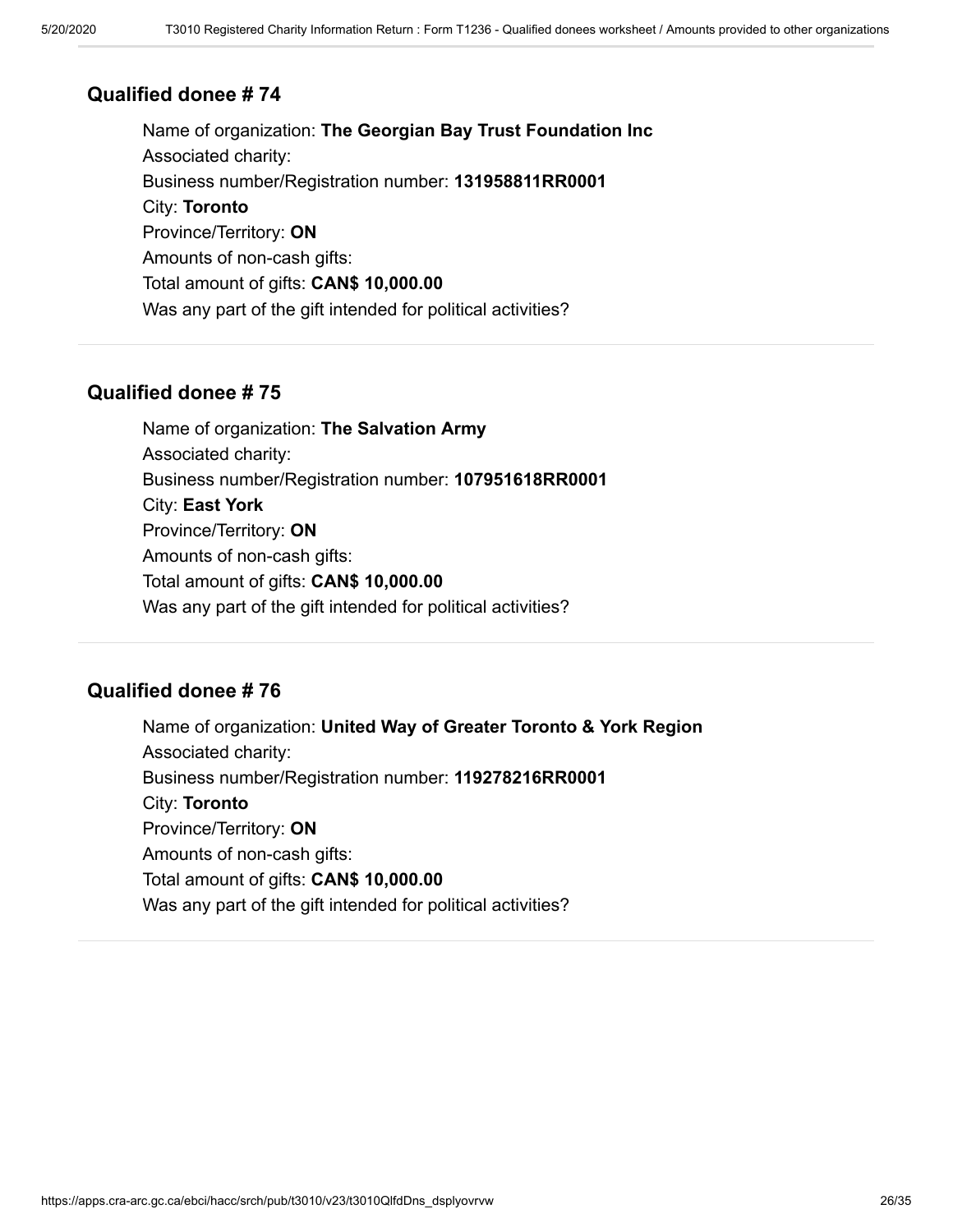Name of organization: **YMCA of Oakville** Associated charity: Business number/Registration number: **119064400RR0001** City: **Oakville** Province/Territory: **ON** Amounts of non-cash gifts: Total amount of gifts: **CAN\$ 10,000.00** Was any part of the gift intended for political activities?

### **Qualified donee # 78**

Name of organization: **Wilfrid Laurier University** Associated charity: Business number/Registration number: **108208786RR0002** City: **Waterloo** Province/Territory: **ON** Amounts of non-cash gifts: Total amount of gifts: **CAN\$ 9,968.00** Was any part of the gift intended for political activities?

### **Qualified donee # 79**

Name of organization: **Chartwell Baptist Church** Associated charity: Business number/Registration number: **843967464RR0001** City: **Oakville** Province/Territory: **ON** Amounts of non-cash gifts: Total amount of gifts: **CAN\$ 9,500.00** Was any part of the gift intended for political activities?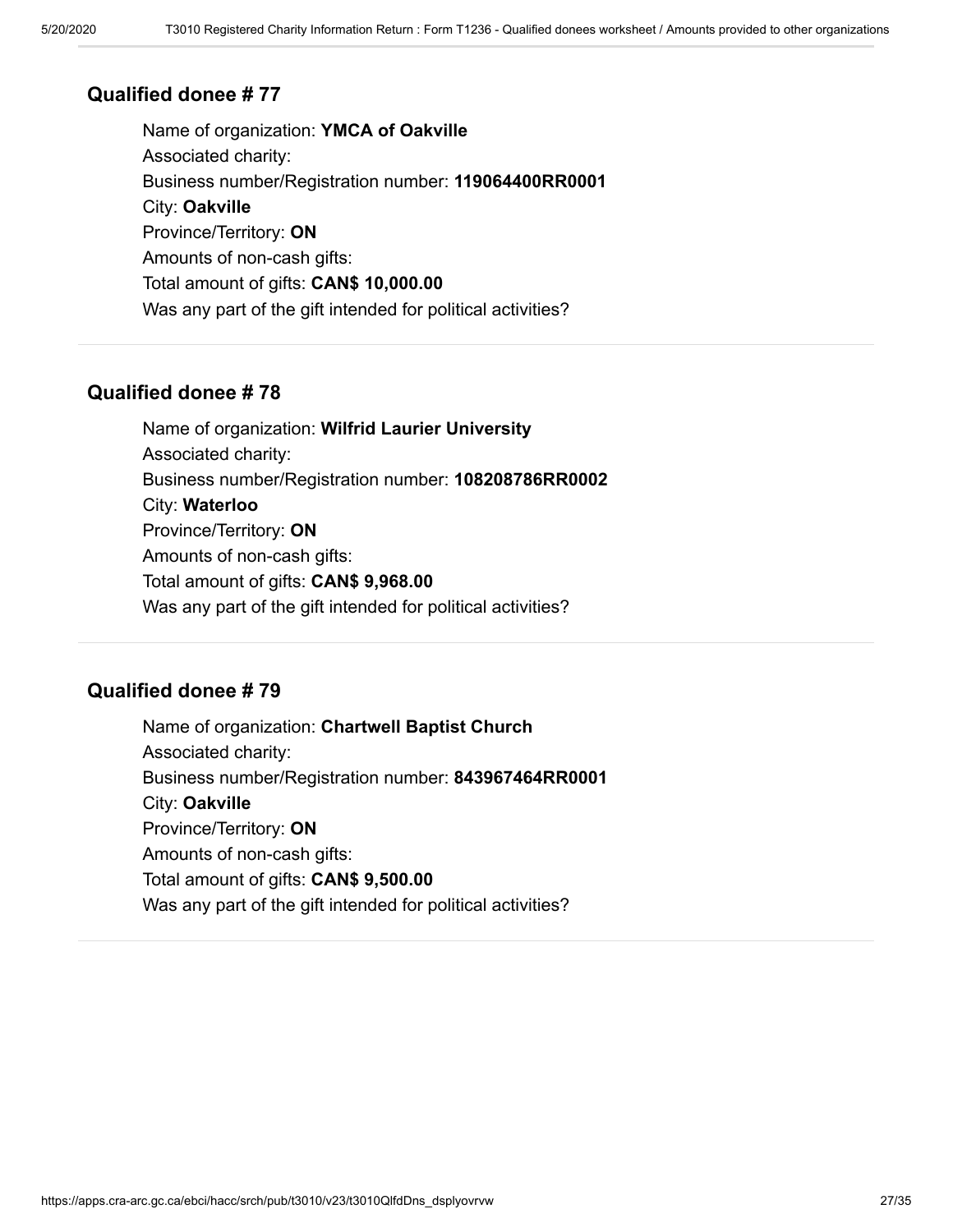Name of organization: **The Huntington Society of Canada** Associated charity: Business number/Registration number: **118965516RR0001** City: **Kitchener** Province/Territory: **ON** Amounts of non-cash gifts: Total amount of gifts: **CAN\$ 8,500.00** Was any part of the gift intended for political activities?

### **Qualified donee # 81**

Name of organization: **Oakville & Milton Humane Society** Associated charity: Business number/Registration number: **119064350RR0001** City: **Oakville** Province/Territory: **ON** Amounts of non-cash gifts: Total amount of gifts: **CAN\$ 7,827.00** Was any part of the gift intended for political activities?

### **Qualified donee # 82**

Name of organization: **The Princess Margaret Cancer Foundation** Associated charity: Business number/Registration number: **889007597RR0001** City: **Toronto** Province/Territory: **ON** Amounts of non-cash gifts: Total amount of gifts: **CAN\$ 7,000.00** Was any part of the gift intended for political activities?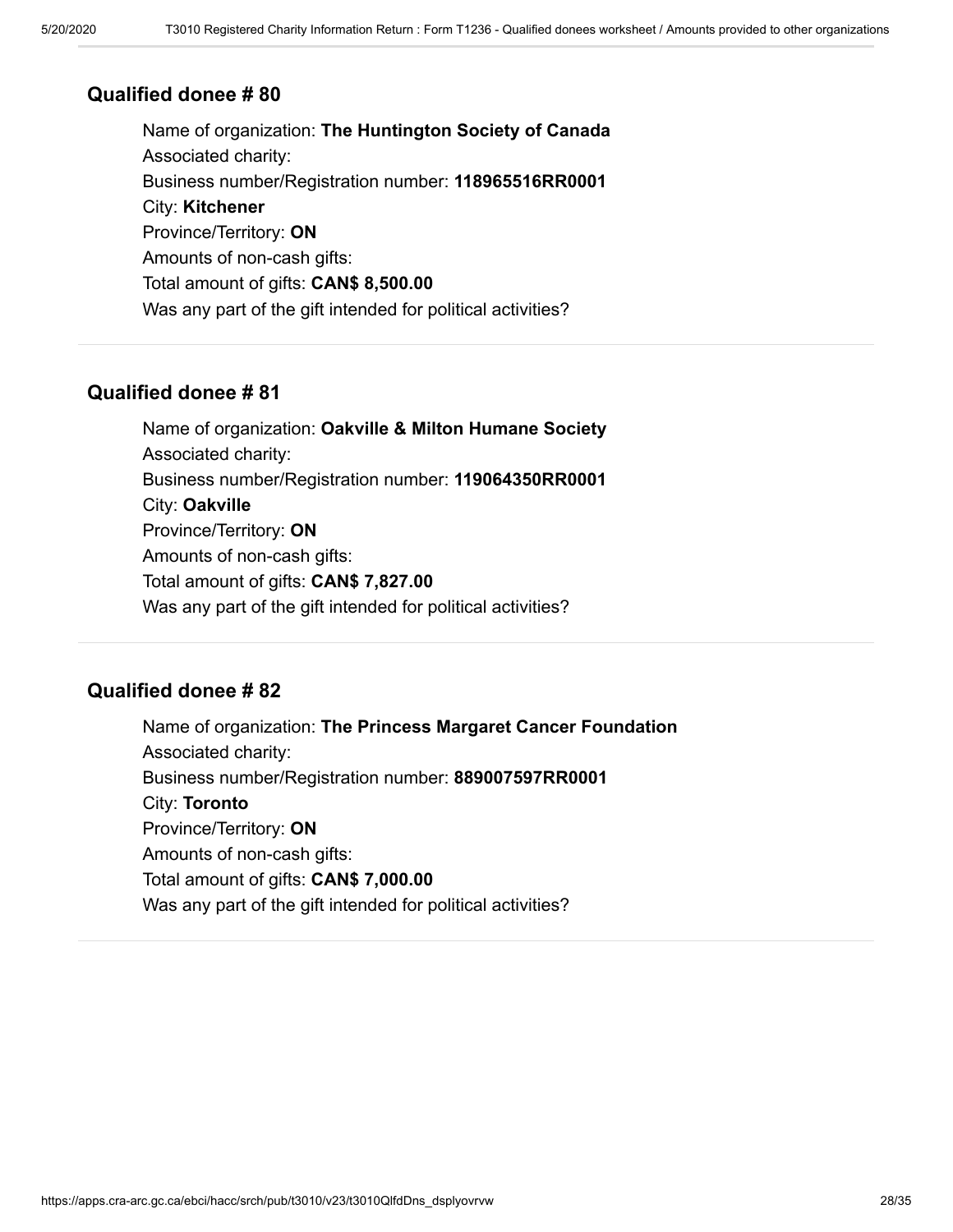Name of organization: **Camp Trillium** Associated charity: Business number/Registration number: **131599060RR0001** City: **Hamilton** Province/Territory: **ON** Amounts of non-cash gifts: Total amount of gifts: **CAN\$ 6,977.00** Was any part of the gift intended for political activities?

### **Qualified donee # 84**

Name of organization: **Ian Anderson House Foundation** Associated charity: Business number/Registration number: **138904602RR0001** City: **Oakville** Province/Territory: **ON** Amounts of non-cash gifts: Total amount of gifts: **CAN\$ 6,946.00** Was any part of the gift intended for political activities?

### **Qualified donee # 85**

Name of organization: **The Lewa Wildlife Conservancy (Canada)** Associated charity: Business number/Registration number: **861876357RR0001** City: **North York** Province/Territory: **ON** Amounts of non-cash gifts: Total amount of gifts: **CAN\$ 6,000.00** Was any part of the gift intended for political activities?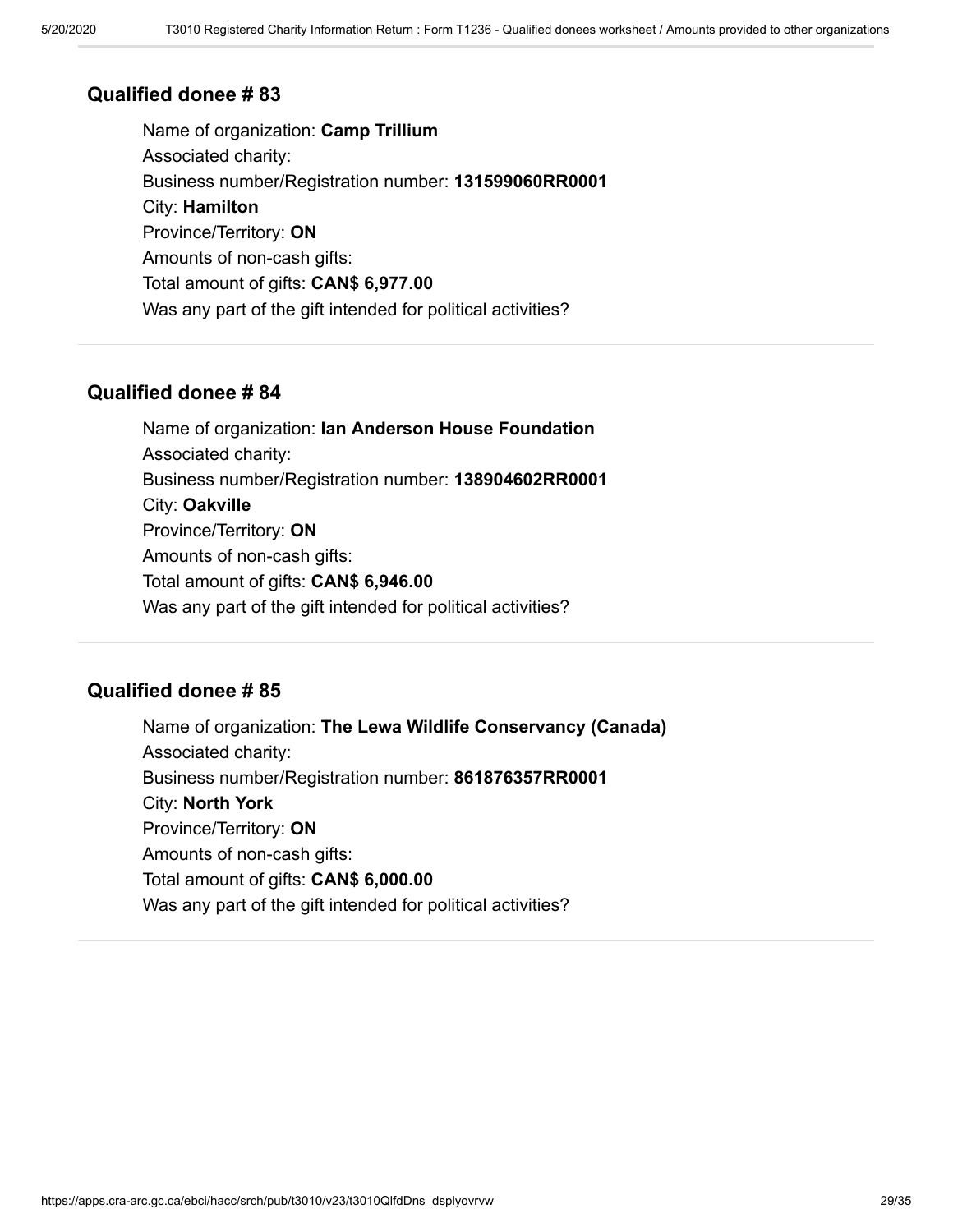Name of organization: **Support and Housing - Halton** Associated charity: Business number/Registration number: **103966529RR0001** City: **Oakville** Province/Territory: **ON** Amounts of non-cash gifts: Total amount of gifts: **CAN\$ 6,314.00** Was any part of the gift intended for political activities?

### **Qualified donee # 87**

Name of organization: **The Women's Centre of Halton** Associated charity: Business number/Registration number: **134949395RR0001** City: **Oakville** Province/Territory: **ON** Amounts of non-cash gifts: Total amount of gifts: **CAN\$ 6,314.00** Was any part of the gift intended for political activities?

### **Qualified donee # 88**

Name of organization: **Indspire** Associated charity: Business number/Registration number: **118834696RR0001** City: **Ohsweken** Province/Territory: **ON** Amounts of non-cash gifts: Total amount of gifts: **CAN\$ 6,000.00** Was any part of the gift intended for political activities?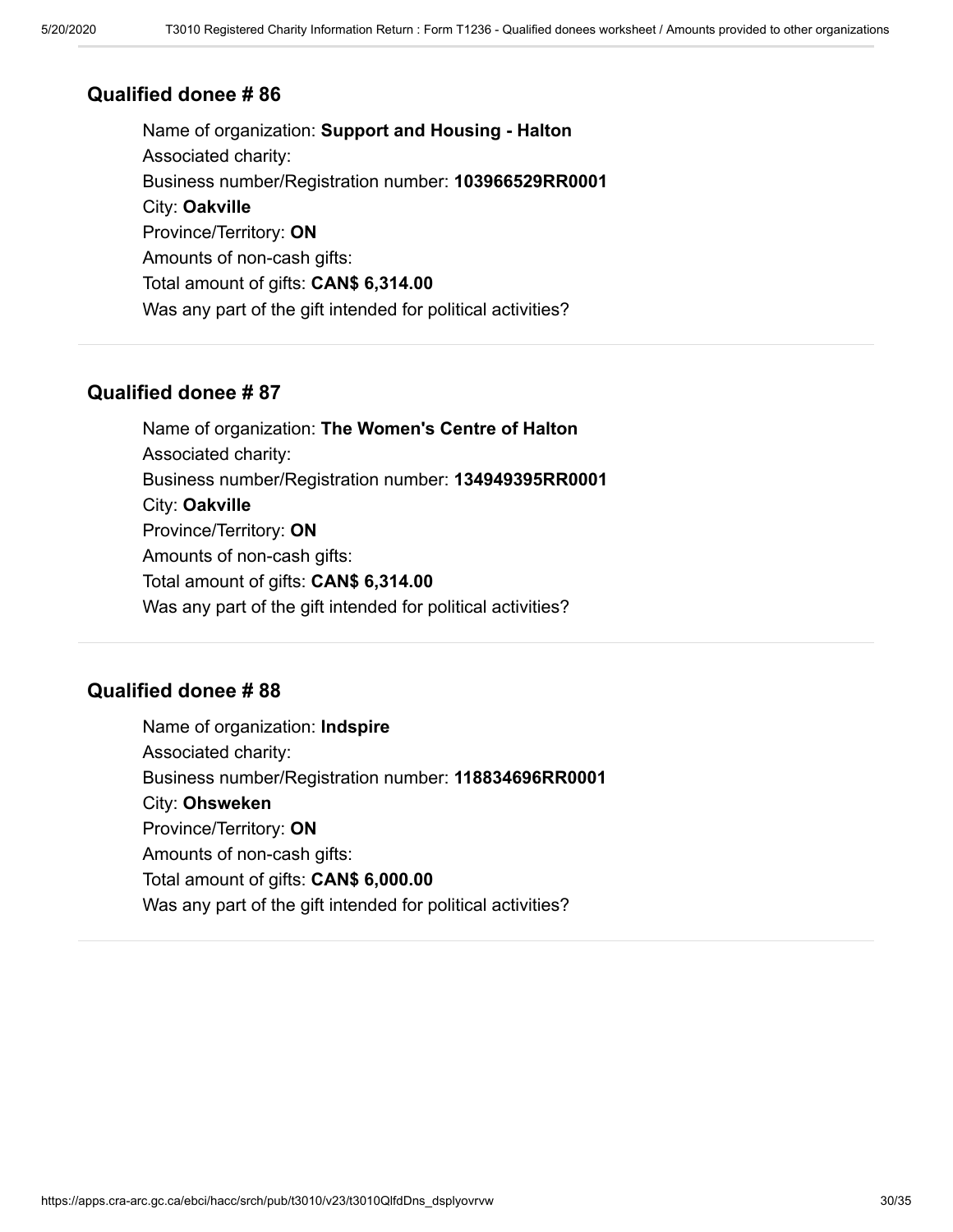Name of organization: **St. Jude's Anglican Church** Associated charity: Business number/Registration number: **108099771RR0086** City: **Oakville** Province/Territory: **ON** Amounts of non-cash gifts: Total amount of gifts: **CAN\$ 5,500.00** Was any part of the gift intended for political activities?

#### **Qualified donee # 90**

Name of organization: **Movember Canada** Associated charity: Business number/Registration number: **848215604RR0001** City: **Toronto** Province/Territory: **ON** Amounts of non-cash gifts: Total amount of gifts: **CAN\$ 5,300.00** Was any part of the gift intended for political activities?

### **Qualified donee # 91**

Name of organization: **Canadian Diabetes Association** Associated charity: Business number/Registration number: **118830744RR0001** City: **Toronto** Province/Territory: **ON** Amounts of non-cash gifts: Total amount of gifts: **CAN\$ 5,000.00** Was any part of the gift intended for political activities?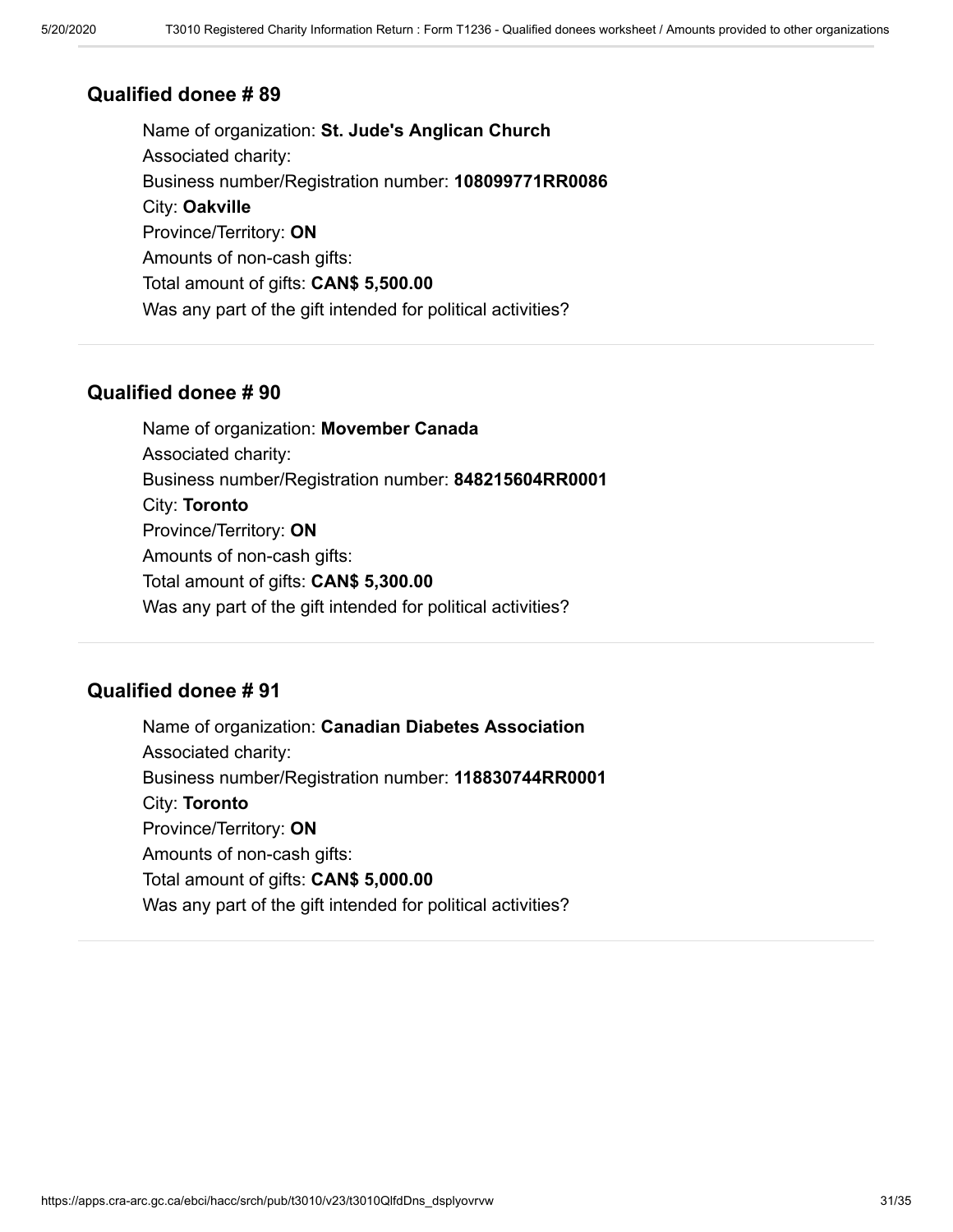Name of organization: **Community YMCA Muskoka** Associated charity: Business number/Registration number: **890754021RR0001** City: **Bracebridge** Province/Territory: **ON** Amounts of non-cash gifts: Total amount of gifts: **CAN\$ 5,000.00** Was any part of the gift intended for political activities?

### **Qualified donee # 93**

Name of organization: **Michael Power-St. Joseph High School** Associated charity: Business number/Registration number: **107694119RR0001** City: **Etobicoke** Province/Territory: **ON** Amounts of non-cash gifts: Total amount of gifts: **CAN\$ 4,400.00** Was any part of the gift intended for political activities?

### **Qualified donee # 94**

Name of organization: **May Court Club of Oakville** Associated charity: Business number/Registration number: **119244614RR0001** City: **Oakville** Province/Territory: **ON** Amounts of non-cash gifts: Total amount of gifts: **CAN\$ 5,000.00** Was any part of the gift intended for political activities?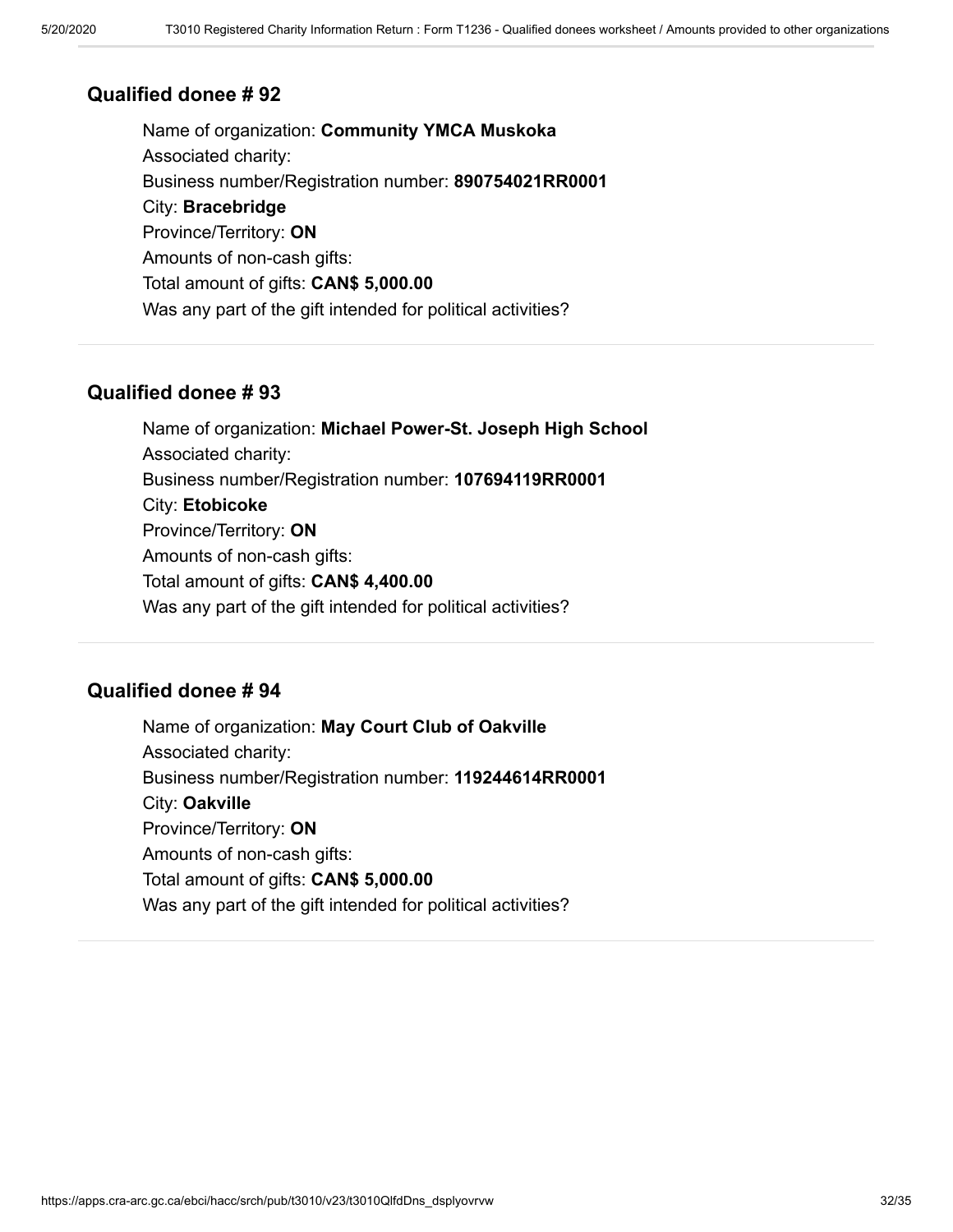Name of organization: **Northern Bridge Community Partnership** Associated charity: Business number/Registration number: **719665291RR0001** City: **London** Province/Territory: **ON** Amounts of non-cash gifts: Total amount of gifts: **CAN\$ 5,000.00** Was any part of the gift intended for political activities?

### **Qualified donee # 96**

Name of organization: **Oak Park Neighbourhood Centre** Associated charity: Business number/Registration number: **855402244RR0001** City: **Oakville** Province/Territory: **ON** Amounts of non-cash gifts: Total amount of gifts: **CAN\$ 5,000.00** Was any part of the gift intended for political activities?

### **Qualified donee # 97**

Name of organization: **The Baycrest Centre Foundation** Associated charity: Business number/Registration number: **119215242RR0001** City: **North York** Province/Territory: **ON** Amounts of non-cash gifts: Total amount of gifts: **CAN\$ 5,000.00** Was any part of the gift intended for political activities?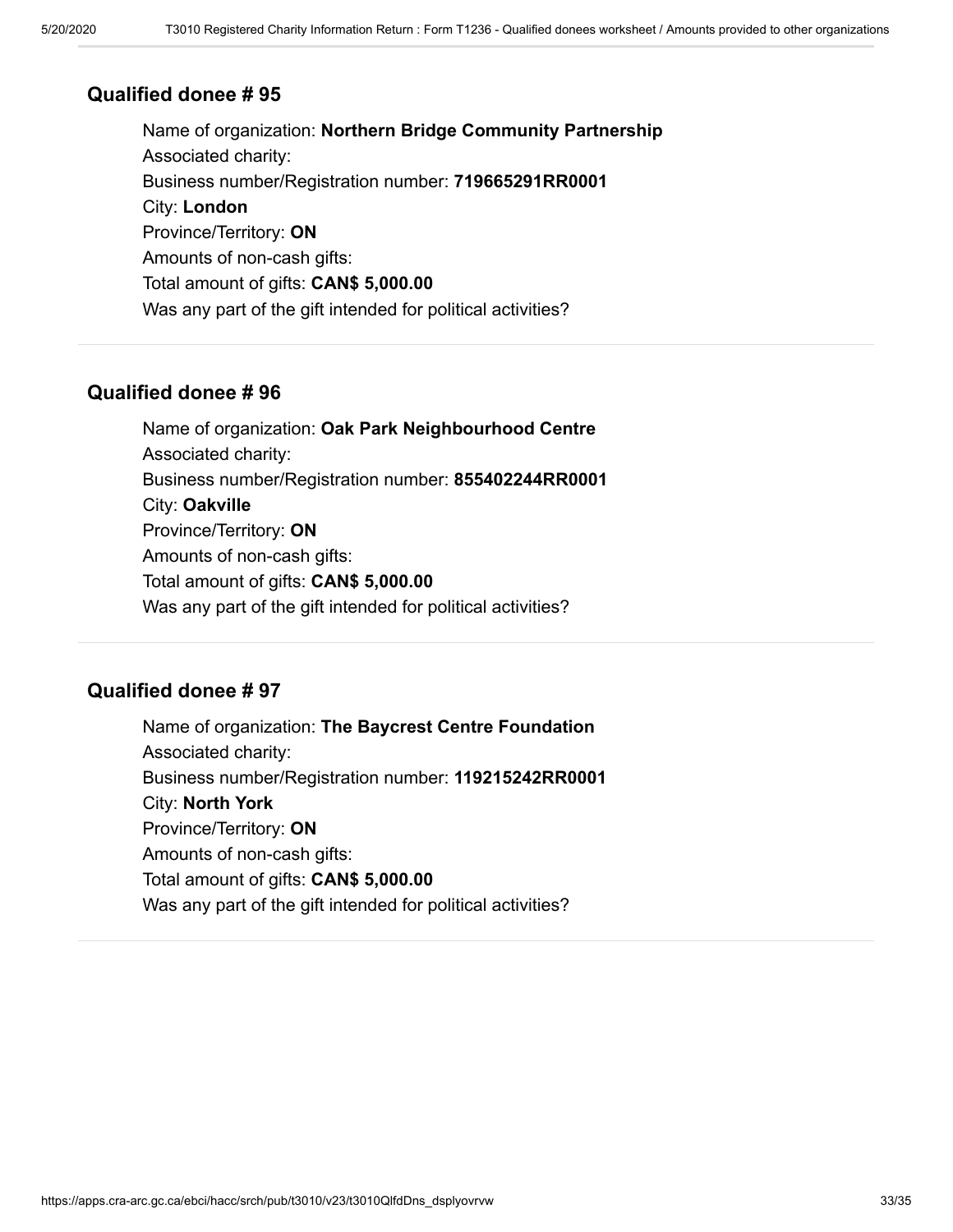Name of organization: **The Colin B Glassco Charitable Foundation for Children** Associated charity: Business number/Registration number: **899290241RR0001** City: **Calgary** Province/Territory: **AB** Amounts of non-cash gifts: Total amount of gifts: **CAN\$ 5,000.00** Was any part of the gift intended for political activities?

#### **Qualified donee # 99**

Name of organization: **The Musical Stage Company** Associated charity: Business number/Registration number: **862044146RR0001** City: **Toronto** Province/Territory: **ON** Amounts of non-cash gifts: Total amount of gifts: **CAN\$ 5,000.00** Was any part of the gift intended for political activities?

### **Qualified donee # 100**

Name of organization: **The University of Winnipeg Foundation** Associated charity: Business number/Registration number: **865171045RR0001** City: **Winnipeg** Province/Territory: **MB** Amounts of non-cash gifts: Total amount of gifts: **CAN\$ 5,000.00** Was any part of the gift intended for political activities?

#### **Showing 1 to 100 of 172 entries on this page**



#### [Return to previous page](https://apps.cra-arc.gc.ca/ebci/hacc/srch/pub/t3010/v23/t3010ovrvw)